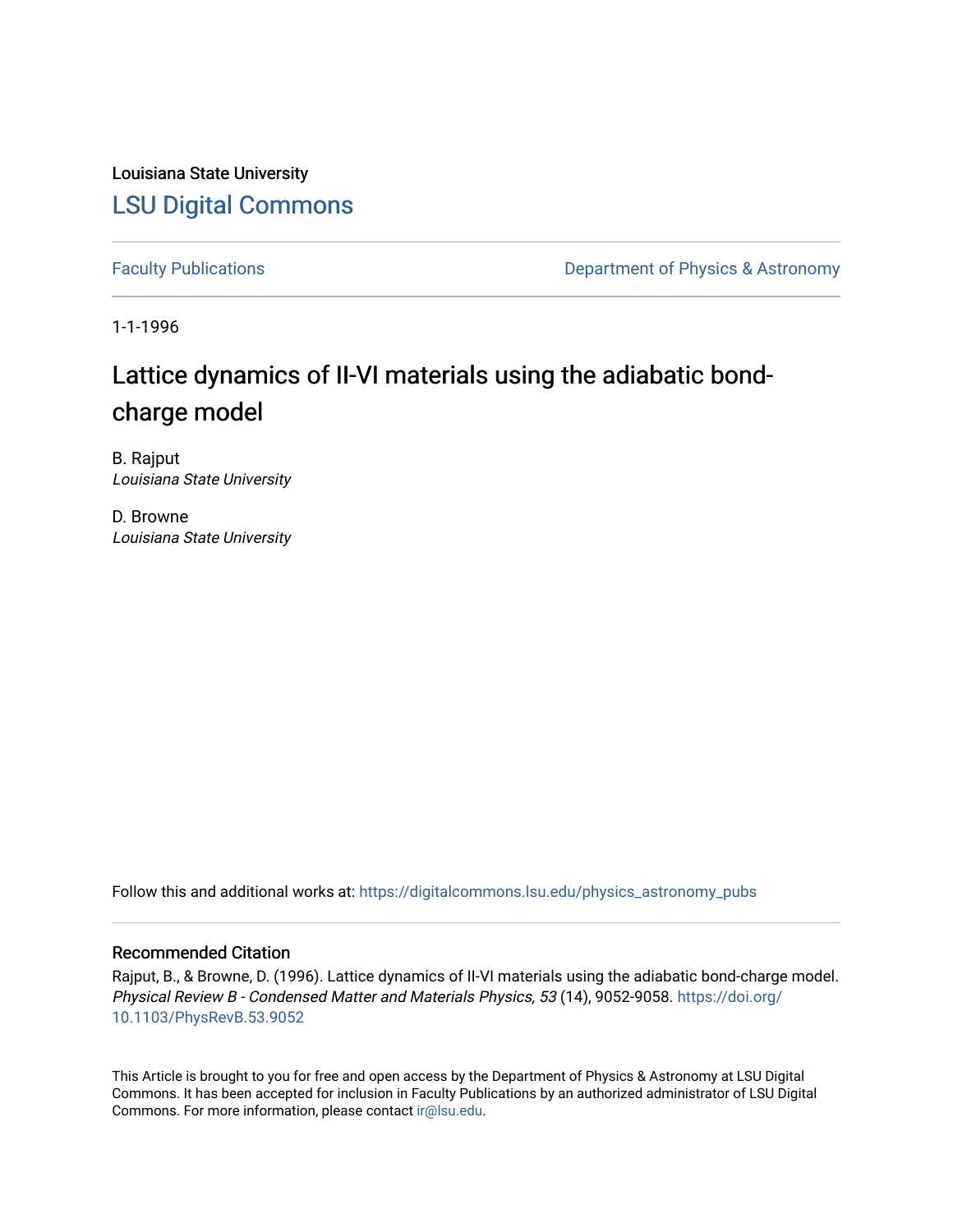# Lattice Dynamics of II-VI materials using adiabatic bond charge model

B. D. Rajput and D. A. Browne

Department of Physics and Astronomy Louisiana State University Baton Rouge, Louisiana 70803 (April 29, 2018)

Abstract

We extend the adiabatic bond charge model, originally developed for group IV semiconductors and III-V compounds, to study phonons in more ionic II-VI compounds with a zincblende structure. Phonon spectra, density of states and specific heats are calculated for six II-VI compounds and compared with both experimental data and the results of other models. We show that the 6 parameter bond charge model gives a good description of the lattice dynamics of these materials. We also discuss trends in the parameters with respect to the ionicity and metallicity of these compounds.

PACS numbers: 63.20.Dj, 65.40.En

Typeset using REVTEX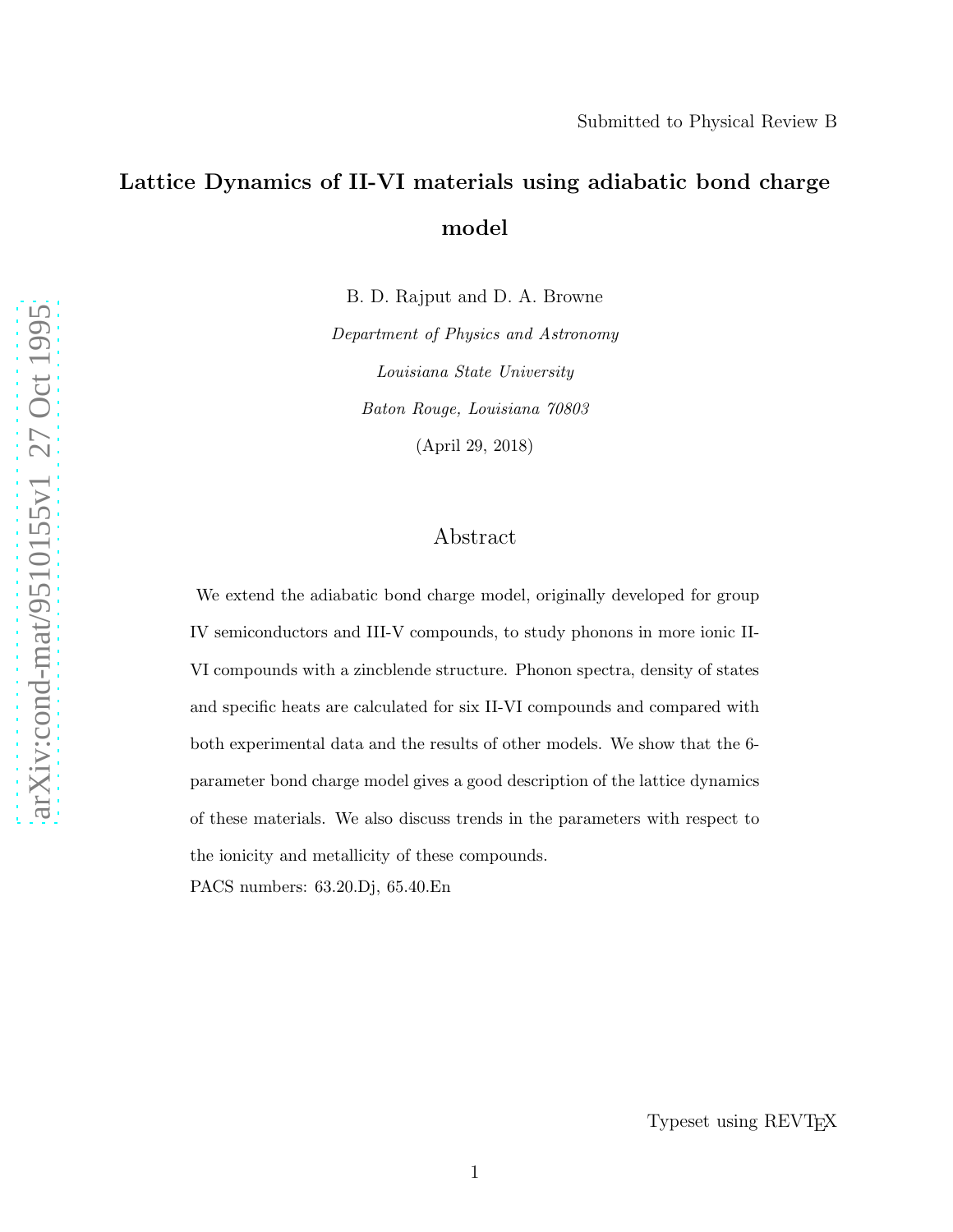#### I. INTRODUCTION

The adiabatic bond charge model (BCM) has been quite successful in explaining the phonon dispersion curves of group IV elemental semiconductors<sup>[1](#page-11-0)</sup> and partially ionic III-V semiconducting materials<sup>[2](#page-11-0)</sup> with a zincblende structure. In recent years it has been successfully applied to study phonons in semiconducting superlattices[3](#page-11-0),[4](#page-11-0) , optical properties of  $\text{Al}_x\text{Ga}_{1-x}\text{As}^5$  $\text{Al}_x\text{Ga}_{1-x}\text{As}^5$ , open semiconductor surfaces<sup>[6](#page-11-0)</sup> and even sp<sup>2</sup>-bonded materials like graphite<sup>[7](#page-11-0)</sup> and fullerenes.<sup>[8](#page-11-0)</sup> Quite recently, a modified version of the bond charge model has been applied<sup>[9](#page-11-0)</sup> to study the second order Raman spectra of AlAs and AlSb.

In view of the similar dispersion curves of tetrahedrally connected III-V and II-VI materials, it is surprising that no attempt to extend BCM to the latter has appeared in the literature. This may be partly due to the comments<sup>[10](#page-11-0)</sup> indicating that early attempts in this direction were not successful because it was found<sup>[11](#page-11-0)</sup> that in the case of II-VI materials the asymmetry of the bond charge position became too large to find a stable equilibrium position for the bond charges. These conclusions were based on the studies of the valence electron charge density using local pseudopotentials<sup>[12](#page-11-0)</sup>, which suggested a nearly complete charge transfer from the cation to the anion. These calculations actually overestimated the ionicity of these compounds and produced valence band spectra in strong disagreement with experimental photoemission results.<sup>[13](#page-11-0)</sup> Later, more accurate calculations using nonlocal pseudopotentials<sup>[14](#page-11-0)</sup> showed better agreement with the experiments and yielded charge densities indicating a strong shift of the bond maximum rather than complete charge transfer. In fact, the charge density plots for III-V and II-VI compounds<sup>[14](#page-11-0)</sup> are nearly identical except that the charge maxima in the latter appear to be slightly shifted toward the anion, indicating that, despite their greater ionicity, II-VI compounds are dominantly covalent in nature. In view of these results, it is expected that the BCM should give a good account of the phonons in II-VI materials provided the bond charges are placed at physically reasonable places suggested by the pseudopotential calculations.

Traditionally, the lattice dynamics of these materials has been done using rigid ion or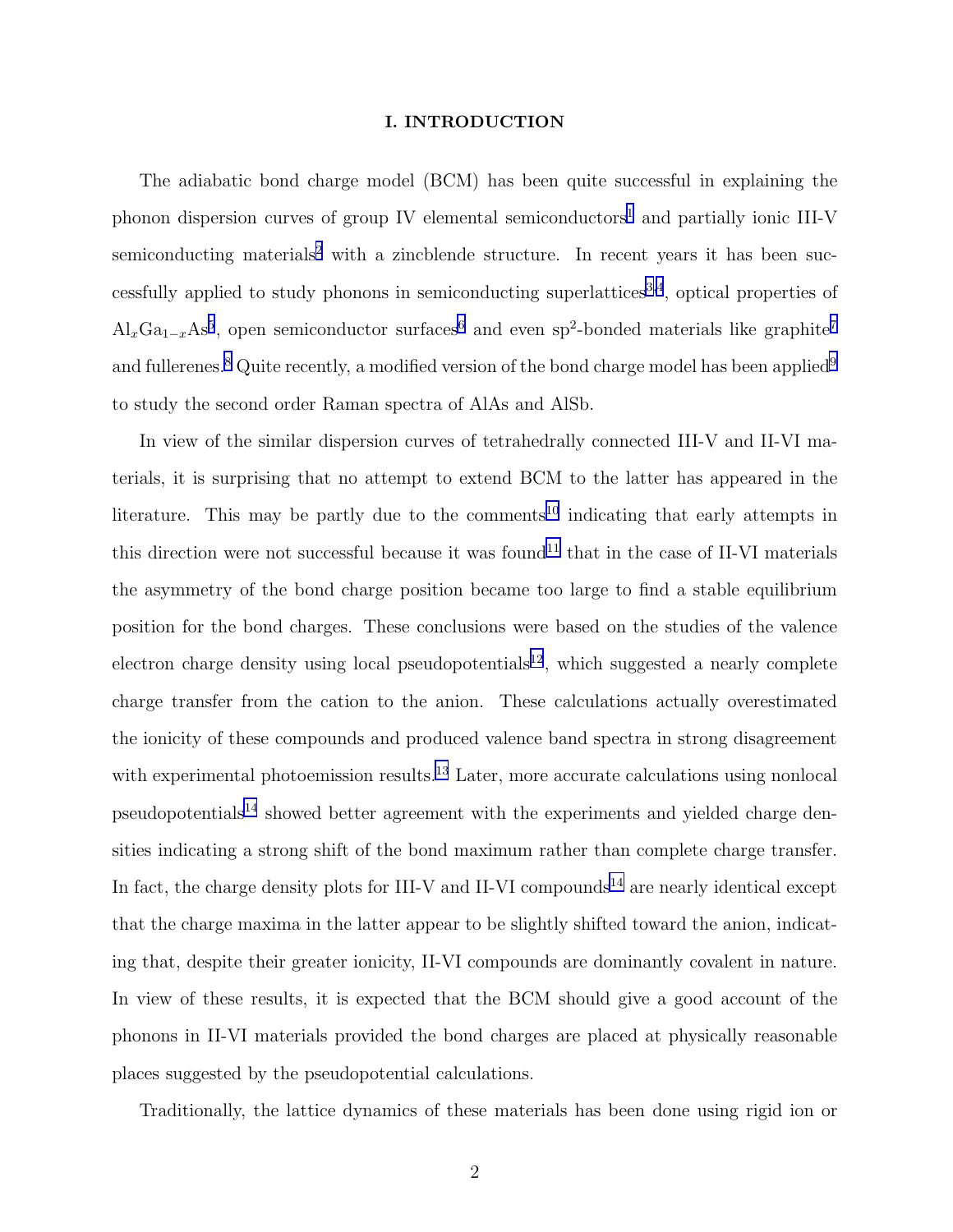shell models.[15](#page-11-0)–[18](#page-11-0) These models give good fits to the observed phonon dispersion curves at the cost of a large number of adjustable parameters (10 or more), some of which have no physical interpretation. Recently, ab initio calculations of phonon spectra have appeared,<sup>[19](#page-12-0)</sup> but they are are not feasible for studying large systems such as alloys like  $Cd_xHg_{1-x}Te$  or thick superlattices. Therefore it is desirable to have a realistic model with fewer, physically meaningful, parameters that is easy to extend to more complex systems. In this paper we show that the 6-parameter BCM provides a good description of the phonons and other lattice dynamical quantities such as elastic constants and specific heat in II-VI materials.

The rest of the paper is organized as follows. In Sect. II we provide a brief overview of the bond charge model.<sup>[1](#page-11-0)–[3](#page-11-0)</sup> In Sect. III we discuss the results for six II-VI compounds and in Sect. IV trends in the parameters are discussed.

#### II. ADIABATIC BOND CHARGE MODEL

The adiabatic bond charge model (BCM) for homopolar semiconductors<sup>[1](#page-11-0)</sup> and partially ionic III-V compounds<sup>[2](#page-11-0)</sup> is the simplest empirical lattice dynamical model that correctly describes the phonon dispersion curves of covalent crystals. In the BCM the valence electron charge density is represented by massless point particles, the bond charges (BC's), that follow the ionic motion adiabatically. The BCM unit cell consists of two ions and four bond charges that are placed along the bonds between the ions. In homopolar covalent crystals the bond charges are placed midway between the neighboring atoms while in III-V compounds the BC divides the bond length in the ratio of 5:3. This is consistent with nonlocal pseudopotential calculations for the valence electron charge density<sup>[14](#page-11-0)</sup> that indicate that the charge density maximum in III-V compounds shifts toward the group V element. This shift is even stronger in the case of II-VI compounds, reflecting their more ionic character. The BCM parameter  $p$  which measures the polarity of the bond is defined in terms of the ratio in which the BC position divides the bond length. If t is the bond length and  $r_1 = (1 + p)t/2$  and  $r_2 = (1-p)t/2$  are the two ion-BC distances then  $p = 0$  ( $r_1/r_2 = 1$ ) for homopolar materials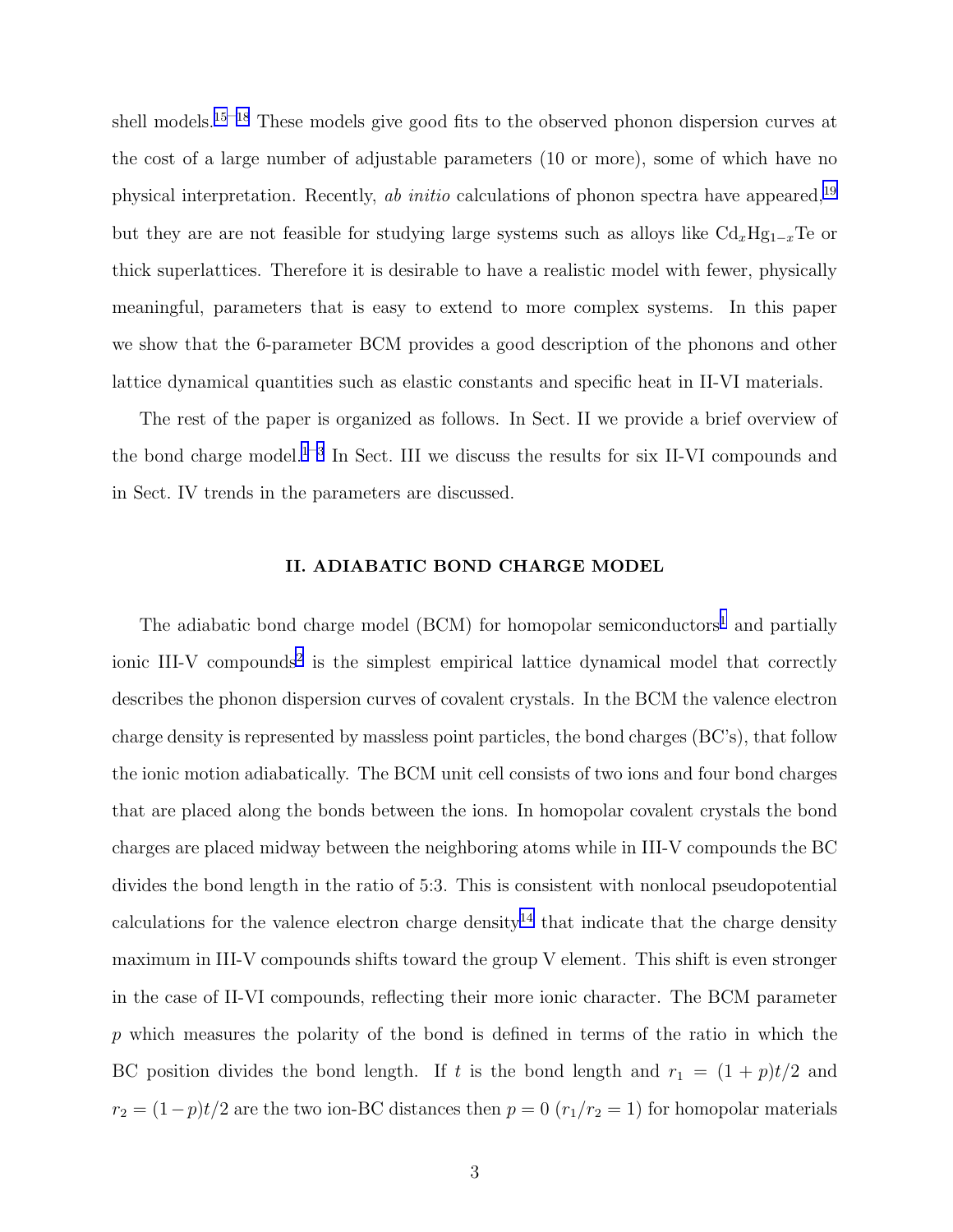<span id="page-4-0"></span>and  $p = 0.25$  ( $r_1/r_2 = 5/3$ ) for III-V compounds. In our extension of the BCM to II-VI materials we have chosen to use  $p = 1/3$  corresponding to the ratio  $r_1/r_2 = 2$  which is based on the results<sup>[14](#page-11-0)</sup> of microscopic calculations. This choice will be discussed in more detail in Sect. [IV.](#page-7-0)

The cation and the anion interact with one another and with the bond charges via central potentials  $\phi_{ii}(t)$ ,  $\phi_1(r_1)$ , and  $\phi_2(r_2)$ , respectively. The bond charges centered on a common ion interact via a three body Keating potential,<sup>[20](#page-12-0)</sup>  $V_{bb}^{\sigma} = B_{\sigma} (\vec{X}_i^{\sigma} \cdot \vec{X}_j^{\sigma} + a_{\sigma}^2)^2 / 8 a_{\sigma}^2$ , where  $\vec{X}_i^{\sigma}$  is the distance vector between ion  $\sigma$  ( $\sigma = 1, 2$ ) and BC *i*,  $B_{\sigma}$  is the force constant and  $a_{\sigma}^2$  is the equilibrium value of  $|\vec{X}_i^{\sigma} \cdot \vec{X}_j^{\sigma}|$ . The bond charges centered on a particular ion also interact directly with one another through a central potential,  $\psi_{\sigma}(r_{bb}^{(\sigma)})$ , where  $r_{bb}^{(\sigma)}$  is the distance between the bond charges centered on the cation ( $\sigma = 1$ ) or the anion ( $\sigma = 2$ ). Finally, the ions and the BC's interact via the Coulomb interaction characterized by a single parameter  $Z^2/\epsilon$  where  $-Ze$  is the charge of a BC, and  $\epsilon$  is the dielectric constant. Each of the ions is presumed to have a charge  $+2Ze$  so that the net charge in the unit cell is zero.

To reduce the number of parameters it is assumed<sup>[2](#page-11-0)</sup> that  $\psi'_1 = \psi'_2 = 0$ ,  $\psi''_1 = -\psi''_2 = 0$  $(B_2 - B_1)/8$  and  $(1 + p)\phi'_1 + (1 - p)\phi'_2 = 0$ . If we use these constraints on the total lattice energy per unit cell

$$
\Phi = 4[\phi_{ii}(t) + \phi_1(r_1) + \phi_2(r_2)] - \alpha_M \frac{(2Z)^2 e^2}{\epsilon} + 6[V_{bb}^1 + V_{bb}^2 + \psi_1(r_{bb}^{(1)}) + \psi_2(r_{bb}^{(2)})] \tag{1}
$$

along with the equilibrium conditions,  $\partial \Phi / \partial t = 0$  and  $\partial \Phi / \partial p = 0$ , we find<sup>[21](#page-12-0)</sup>

$$
\begin{aligned}\n\phi'_{ii} &= -\alpha_M \frac{Z^2 e^2}{\epsilon t^2} \\
\frac{\phi'_1}{r_1} &= 2 \frac{d\alpha_M}{dp} \frac{1 - p}{1 + p} \frac{Z^2 e^2}{\epsilon t^3} \\
\frac{\phi'_2}{r_2} &= -2 \frac{d\alpha_M}{dp} \frac{1 + p}{1 - p} \frac{Z^2 e^2}{\epsilon t^3}\n\end{aligned} \tag{2}
$$

The conditions for stable equilibrium,  $\partial^2 \Phi / \partial t^2 > 0$  and  $\partial^2 \Phi / \partial p^2 > 0$ , further yield

$$
4\frac{\phi_{ii}''}{3} + (1+p)^2(\frac{\phi_1''}{3} + \frac{B_2}{6}) + (1-p)^2(\frac{\phi_2''}{3} + \frac{B_1}{6}) - \frac{128}{9\sqrt{3}}\alpha_M \frac{Z^2}{\epsilon} > 0
$$
 (3)

and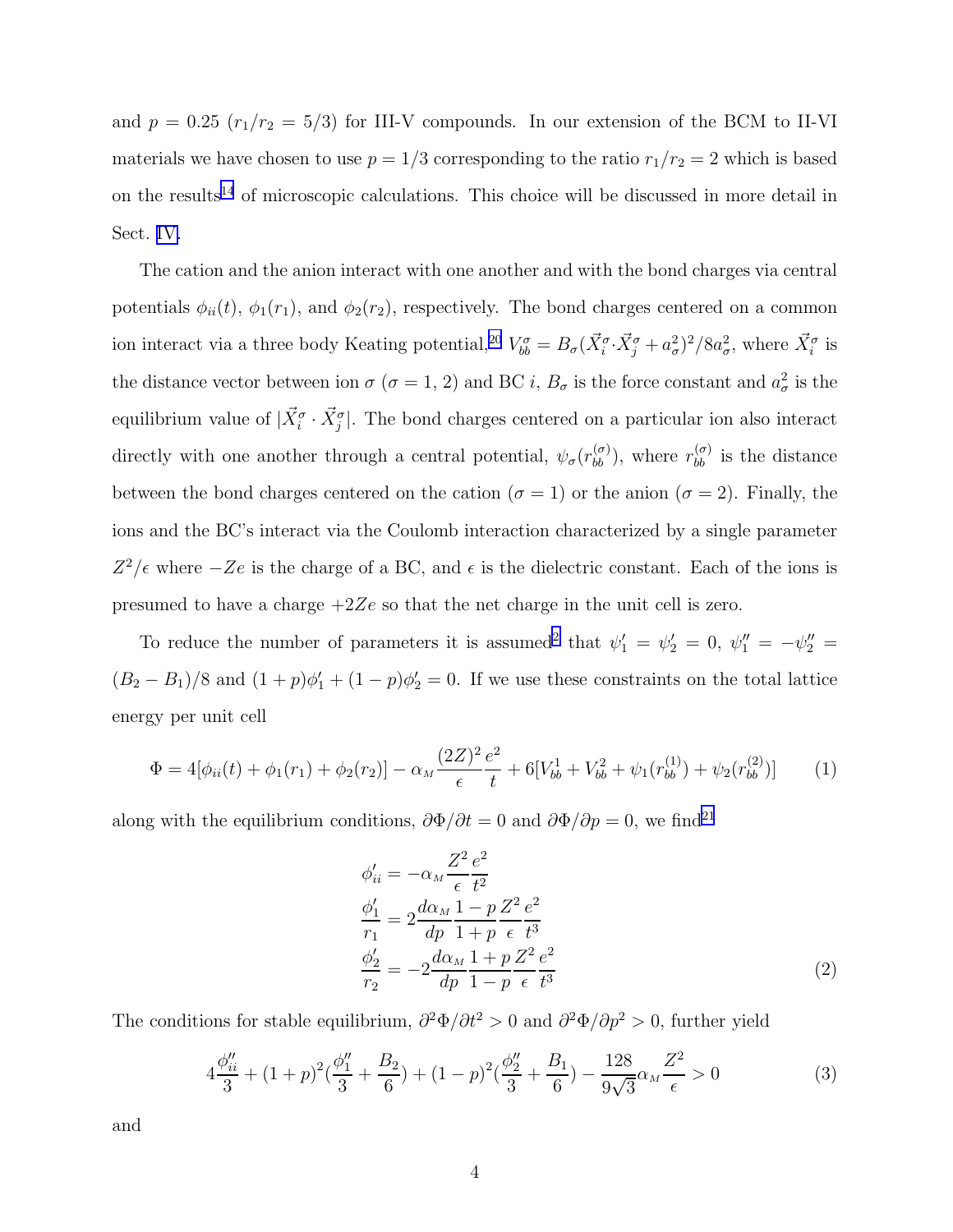$$
\frac{\phi_1''}{3} + \frac{\phi_2''}{3} + \frac{B_1 + B_2}{24} - \frac{64}{9\sqrt{3}} \frac{d^2 \alpha_M}{dp^2} \frac{Z^2}{\epsilon} > 0
$$
\n<sup>(4)</sup>

<span id="page-5-0"></span>The Madelung constant  $\alpha_M$  of the model is defined by writing the Coulomb energy per unit cell as  $-\alpha_M(2Ze)^2/\epsilon t$ . For  $p = 1/3$  the values of  $\alpha_M$ ,  $d\alpha_M/dp$  and  $d^2\alpha_M/dp^2$  are found numerically<sup>[22](#page-12-0)</sup> to be 5.0598, 4.0539 and 17.46, respectively. In Eq.  $(3)$  and Eq.  $(4)$  the force constants are in units of  $e^2/v_a$ , where  $v_a$  is the unit cell volume.

With  $\phi'_{ii}, \phi'_{i}$  $'_{1}, \phi'_{2}$  $'_{2}, \psi'_{1}$  $'_{1}, \psi'_{2}$  $'_{2}, \psi''_{1}$  $''_1$  and  $\psi''_2$  $y_2''$  given as above, the six free parameters of the model are  $\phi''_{ii}$ ,  $\phi''_1$  $''_1, \phi''_2$  $Z_2$ ,  $B_1$ ,  $B_2$  and  $Z^2/\epsilon$ , which we adjust to fit the neutron scattering data and the measured elastic constants. The phonon eigenfrequencies and eigenvectors are found by diagonalizing the dynamical matrix<sup>[22](#page-12-0)</sup> constructed from the BCM equations of motion

$$
\mathbf{M}\omega^2 \mathbf{u} = [\mathbf{R} + 4\frac{(Ze)^2}{\epsilon}\mathbf{C}_R]\mathbf{u} + [\mathbf{T} - 2\frac{(Ze)^2}{\epsilon}\mathbf{C}_T]\mathbf{v}
$$

$$
\mathbf{0} = [\mathbf{T}^+ - 2\frac{(Ze)^2}{\epsilon}\mathbf{C}_T^+]\mathbf{u} + [\mathbf{S} + \frac{(Ze)^2}{\epsilon}\mathbf{C}_S]\mathbf{v}
$$
(5)

Here  **is the mass matrix for the ions and <b>u** and **v** are the vectors formed by the displacements of the ions and the BC's, respectively. The matrices  $\mathbf{R}, \mathbf{T}$ , and  $\mathbf{S}$  are the dynamical matrices for the short range ion-ion, ion-BC and BC-BC interactions and  $\mathbf{C}_R$ ,  $\mathbf{C}_T$ and  $\mathbf{C}_\emph{s}$  are the corresponding Coulomb matrices which are evaluated by Ewald's method.<sup>[22](#page-12-0)</sup> Explicit forms of R, T, and S can be found in the appendices of Refs. [1](#page-11-0) and [3](#page-11-0).

#### III. RESULTS AND DISCUSSION

Figure 1 shows the dispersion curves for six II-VI materials along with the existing neutron scattering data. Figure 2 shows the corresponding densities of states (DOS). We present in Table I the BCM parameters and in Table II the calculated and measured elastic constants. In all cases the overall agreement with the experimental data is fairly good and is of the same quality as for BCM fits for III-V compounds.[2](#page-11-0) For comparison we have also included the dispersion curves for GaAs and InSb calculated using the parameters from Ref. [2](#page-11-0). For CdTe our six parameter fit is as good as the 14 parameter shell model fit of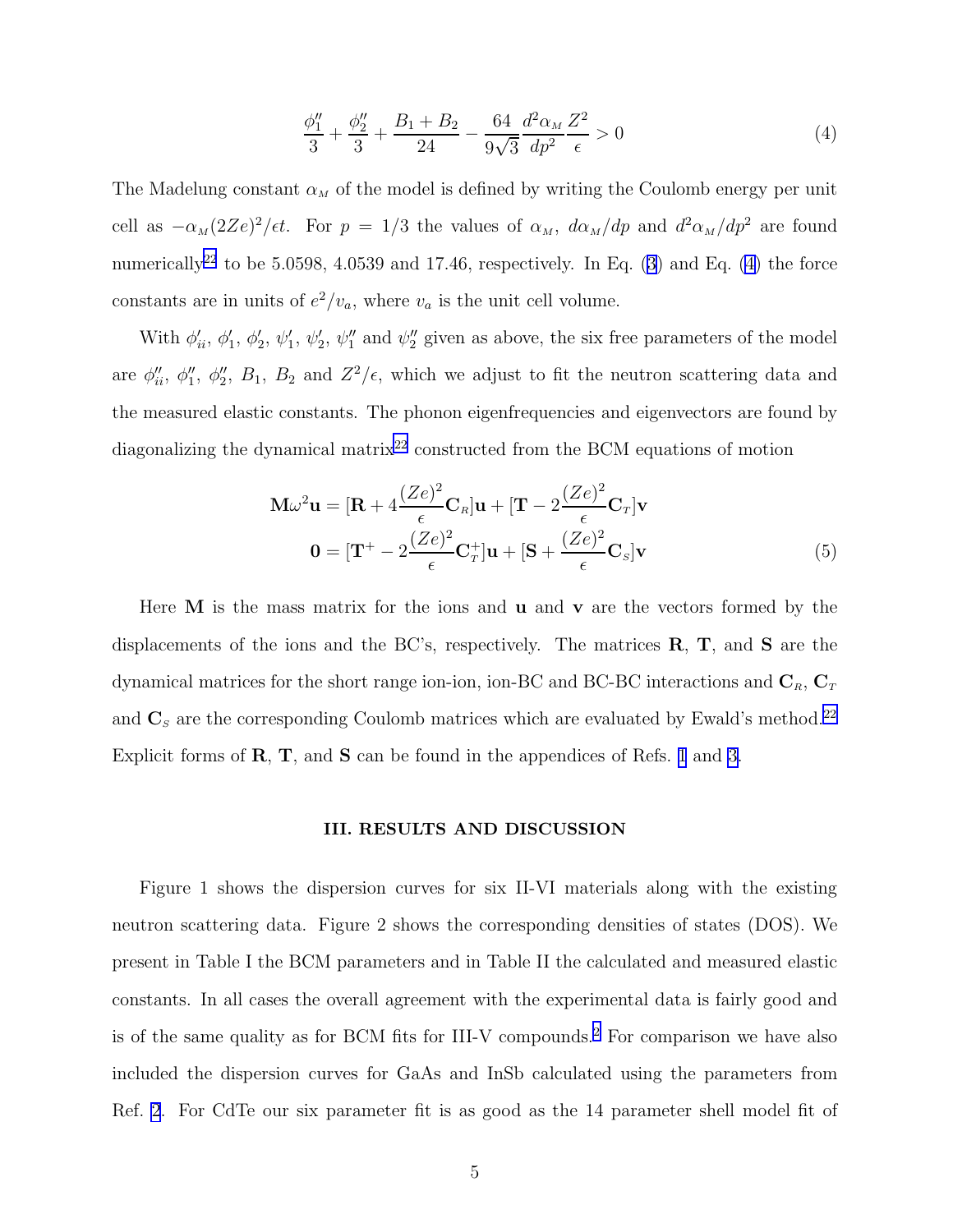Rowe et al.<sup>[16](#page-11-0)</sup> and the 11 parameter rigid ion model fit of Talwar et al.<sup>[17](#page-11-0)</sup> All three models show a slight upward bend in the TO branch in the (100) direction, which is in contrast with the results of a recent *ab initio* calculation.<sup>[19](#page-12-0)</sup>

The three models give very similar predictions for the phonon density of states. The principal difference is that the shell model does not predict a gap in the DOS between the acoustic and optical contributions, while the BCM has a smaller gap than that seen in the rigid ion model. This underscores the fact that the BCM is, in many ways, an intermediate model between the shell model and the rigid ion model. The shell model takes care of the electronic polarizability explicitly by attaching deformable shells to the ions. The BCM partially accounts for the electronic polarizability through the adiabatic motion of the bond charges, while the rigid ion model ignores it completely.

For ZnS and ZnTe our fits are comparable with the 10-parameter Valence Shell Model results of Vagelatos et al.[18](#page-11-0) For ZnTe the BCM predicts a large dispersion in the LO branch near the zone edge. However, the maximum deviation from the experimentally measured frequency at the X point is only about 7 percent. For both ZnS and ZnTe the shape of the optical branches in the (110) direction is different from the results of Ref. [18](#page-11-0) but is similar to that predicted<sup>[19](#page-12-0)</sup> by ab initio calculations. For ZnSe also the agreement with the neutron  $data^{23}$  $data^{23}$  $data^{23}$  and the measured elastic constants<sup>[24](#page-12-0)</sup> is fairly good.

Mercury compounds, because of their semi-metallic nature, deserve a separate discussion. Because of the zero band-gap, the energy for electronic transitions from the valence band to the conduction band is comparable to the optical phonon energy. For HgTe Raman measurements<sup>[25](#page-12-0)</sup> at 90 K and infrared reflectivity measurements<sup>[26](#page-12-0)</sup> at 77 K yield  $\omega_{LO} \approx 138$ cm<sup>-1</sup> whereas infrared spectra at 8 K gave<sup>[27](#page-12-0)</sup>  $\omega_{LO} \approx 132 \text{ cm}^{-1}$ . This difference was attributed to the large number of carriers at higher temperatures. The same reason is invoked to explain the degenerate values of  $\omega_{LO}$  and  $\omega_{TO}$  found in neutron scattering experiments.<sup>[28](#page-12-0)</sup> Because of this controversy we did not use optical phonon frequencies near the zone center in our fit for HgTe. It is seen that the agreement with the acoustic and transverse optical phonons is good. However, the fit for the LO branch is not of the same quality, although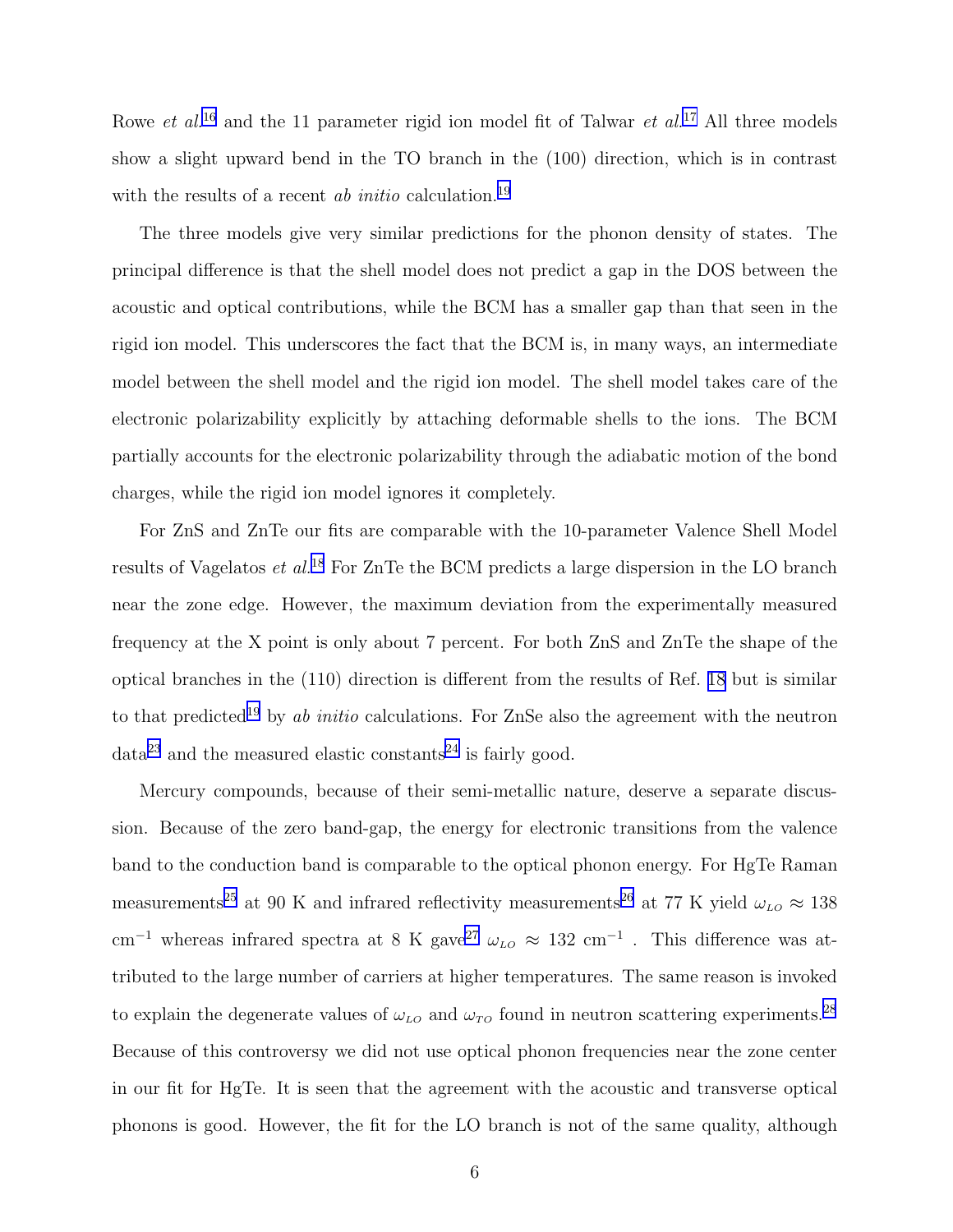<span id="page-7-0"></span>the deviation from the experimental points is only a few percent. In the (111) direction the BCM predicts that the LO branch will dip downward instead of the upward trend ob-served experimentally.<sup>[28](#page-12-0)</sup> For HgSe the agreement with the available neutron data on acoustic phonons<sup>[28](#page-12-0)</sup> and optical measurements<sup>[29](#page-12-0)</sup> and measured elastic constants<sup>[30](#page-12-0)</sup> is very good. Because of the lack of neutron data on optical phonons we cannot comment on the accuracy of the optical branches. However, it should be mentioned that the BCM and the 11 parameter rigid ion model<sup>[28](#page-12-0)</sup> give similar behavior for the optical branches.

To further check the parameters we have calculated the specific heats<sup>[22](#page-12-0)</sup> for all the six materials using the parameters given in Table I. The results are shown in Fig. 3 as plots of  $\log C$  vs.  $\log T$  along with the experimental data. In every case good agreement is obtained with the experiments, giving further support for the parameters used and the calculated density of states.

We have thus demonstrated that the 6-parameter BCM provides a good description of the phonons and other lattice dynamical quantities such as elastic constants and specific heat for II-VI compounds with zincblende coordination. The overall agreement with the neutron data is very good. However, some discrepancies remain, particularly in the LO branch near the zone edge, where the BCM predicts a large dispersion in almost every material including the III-V compounds. This is most obvious in HgTe and is indicative of the failure of the BCM to account for the polarizability of the ion core. Because of the associated macroscopic field, the LO phonons are more affected than the other branches. The calculated<sup>[31](#page-12-0)</sup> static dielectric function  $\epsilon(q)$  for III-V and II-VI compounds is known to have considerable structure, so including a charge form factor should remedy this discrepancy.[11](#page-11-0)

## IV. TRENDS IN PARAMETERS

Some trends in the parameters presented in Table I are immediately obvious. One notices that as one goes from group IV elements to III-V compounds to II-VI compounds the parameters involving BC's change uniformly. For group IV elements the bond charge is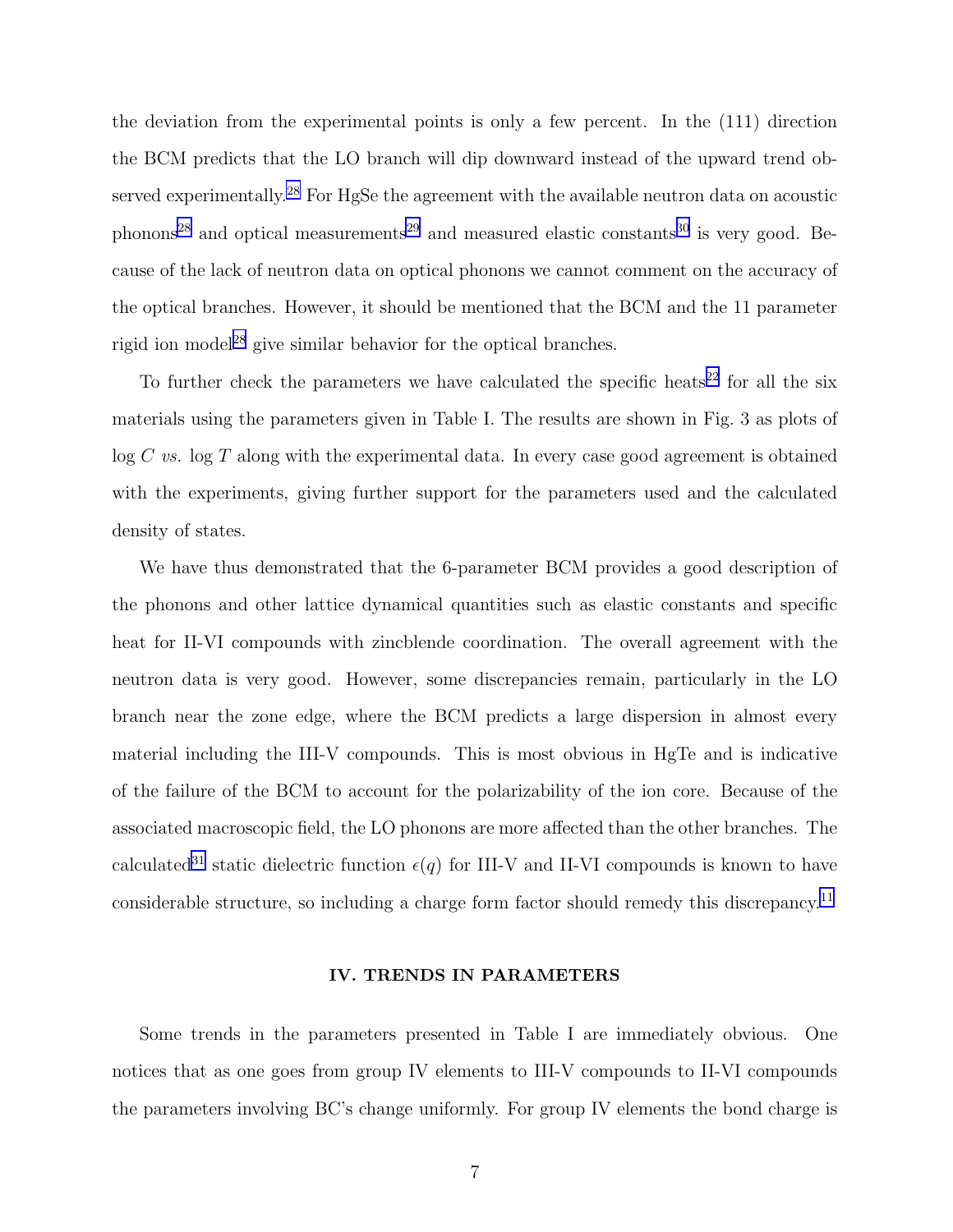situated midway along the bond and the ion-BC and BC-ion-BC force constants are equal for the two ions. However, in III-V compounds the BC shifts toward the anion which results in higher values for  $\phi_2''$  $\frac{\pi}{2}/3$  and  $B_2$  than  $\phi_1''$  $\binom{n}{1}$  and  $B_1$  respectively. This trend continues as we move to II-VI compounds in which the BC is even closer to the anion. This pattern in the values of these parameters can be traced to the equations linking  $\phi_1'$  $'_{1}$  and  $\phi'_{2}$  $'_{2}$  to  $\alpha_{M}$  and  $d\alpha_M/dp$ . It should be noted that the values for  $\alpha_M$  and  $d\alpha_M/dp$  for II-VI compounds are higher than those for III-V compounds. Apart from these obvious features, there are no other discernible trends in the parameters with respect to the ionicity or the bond length. However, it is seen that the ion-bond parameters  $\phi''_1$  $\frac{\pi}{1}/3$  and  $\phi_2''$  $\binom{n}{2}$  are considerably lower for mercury compounds than for other materials. This is reasonable in view of the semimetallic nature of these materials and the fact that these parameters represent off-diagonal contributions to the dielectric function.

The effect of ionicity on the phonon dispersion curves can be investigated by studying the isoelectronic sequence of materials in which the bond lengths and the average mass in the unit cell are almost same. Two such sequences are Ge-GaAs-ZnSe and  $\alpha$ Sn-InSb-CdTe. Increased ionicity results in a general lowering of all frequencies and elastic constants and a lifting of the LO-TO degeneracy at the Γ point and the LO-LA degeneracy at the X point. A glance at the BCM parameters for these materials shows that the only pattern is a decrease in the magnitude of the bond charge Z and, in the case of Ge-GaAs-ZnSe, a decrease in  $\phi''_{ii}/3$  with increased ionicity. For the other sequence,  $\phi''_{ii}/3$  is almost same for  $\alpha$ -Sn and InSb but it is smaller for CdTe. A cross comparison of the corresponding materials in the two sequences shows that moving down the periodic table, with its concomitant increase in metallicity, yields an increase in the ion-ion interaction  $\phi''_{ii}/3$  while the parameters involving the bond charges decrease.

We should also comment on the choice of the equilibrium positions of the bond charges. In principle, p should be treated as the seventh adjustable parameter of the model. However, we decided to use the physically reasonable value of  $1/3$  for p. This corresponds to dividing the bond length in a ratio 2:1 and is consistent with the pseudo-potential calculations of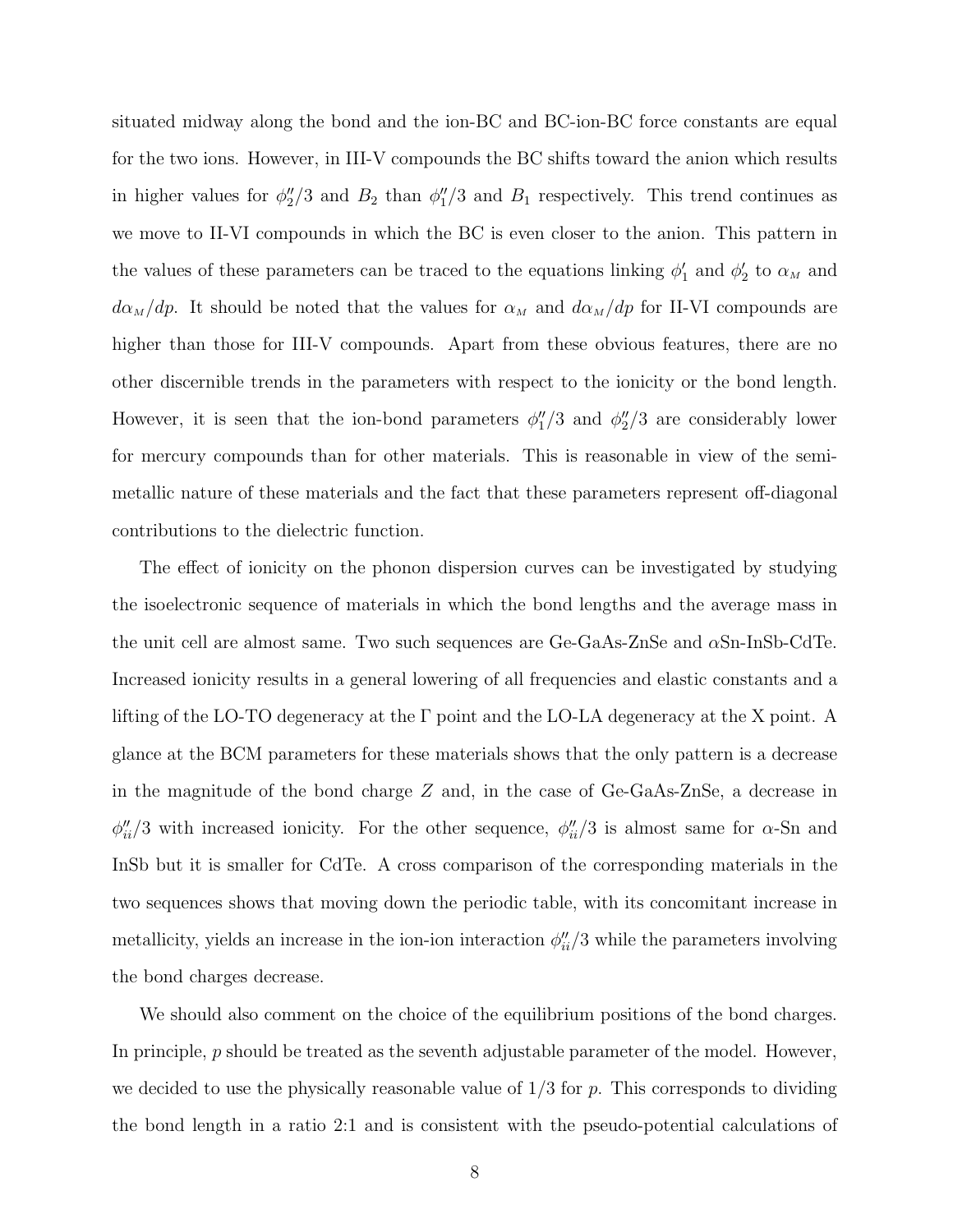the valence electron charge density.<sup>[14](#page-11-0)</sup> However, we were also able to find values for the six parameters which still satisfied the stability conditions [\(3](#page-4-0)) and([4](#page-5-0)) and which gave satisfactory fits for  $p$  as high as 0.55. The parameters that varied most with  $p$  were the ion-BC force constants; increasing p led to a larger  $\phi_2''/3$  and a smaller  $\phi_1''/3$ . The remaining parameters also changed, but by much less. In every case, the acoustic phonon curves showed very good agreement with the neutron scattering data. However, the agreement with the optical phonons slightly worsened as  $p$  increased. These results highlight the arbitrariness involved in defining the equilibrium position for the bond charges. Our choice of  $p = 1/3$ , which coincides roughly with the position predicted by the pseudopotential calculations<sup>[14](#page-11-0)</sup>, still gave the best overall agreement with the experimental results.

#### V. SUMMARY AND CONCLUSION

We have applied the adiabatic bond charge model to study phonons in six II-VI compounds with a zincblende structure. The theoretical predictions of the 6-parameter BCM are in good agreement with the available neutron data and the experimentally measured elastic constants and specific heats. Some minor discrepancies in the LO branch near the zone edge are believed to be due to the incomplete description of the electronic polarizability of the ions. These deviations are larger, though still only a few percent, in the case of HgTe as expected from its semi-metallic nature and consequently stronger screening effects. In conclusion, we have found that the 6-parameter adiabatic bond charge model provides a satisfactory description of the lattice dynamics of tetrahedrally connected II-VI compounds. The agreement with the experimental data is of the same quality as for III-V compounds.

We have also discussed some broad trends seen in the parameters. We find that the parameters for the bond charge-cation short range interactions decrease with a corresponding increase in the parameters for the bond charge-anion interactions as one goes from group IV elements to III-V to II-VI compounds.

We thank T. Golding for useful conversations. This work was supported by the National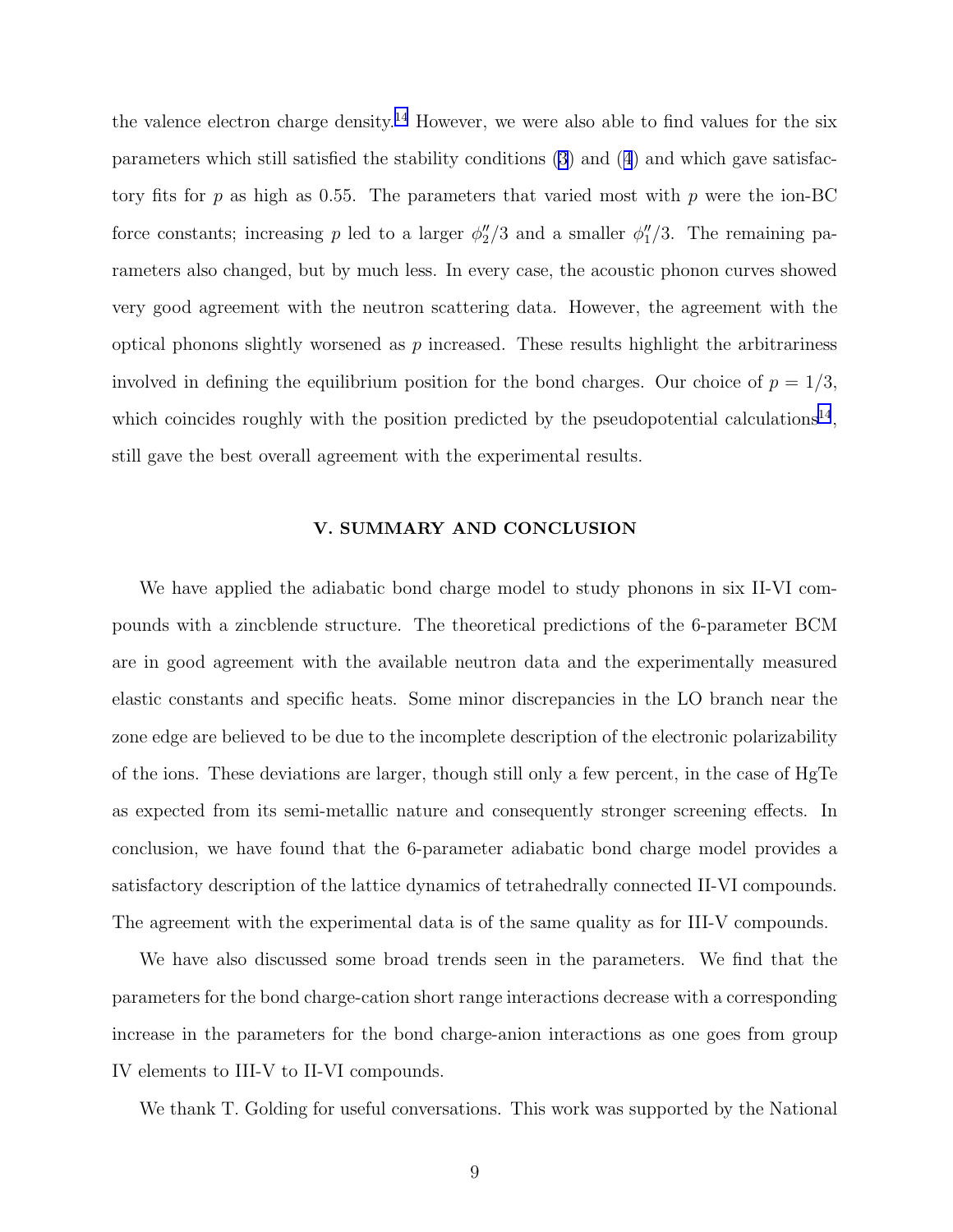Science Foundation under grant No. NSF-DMR-9408634.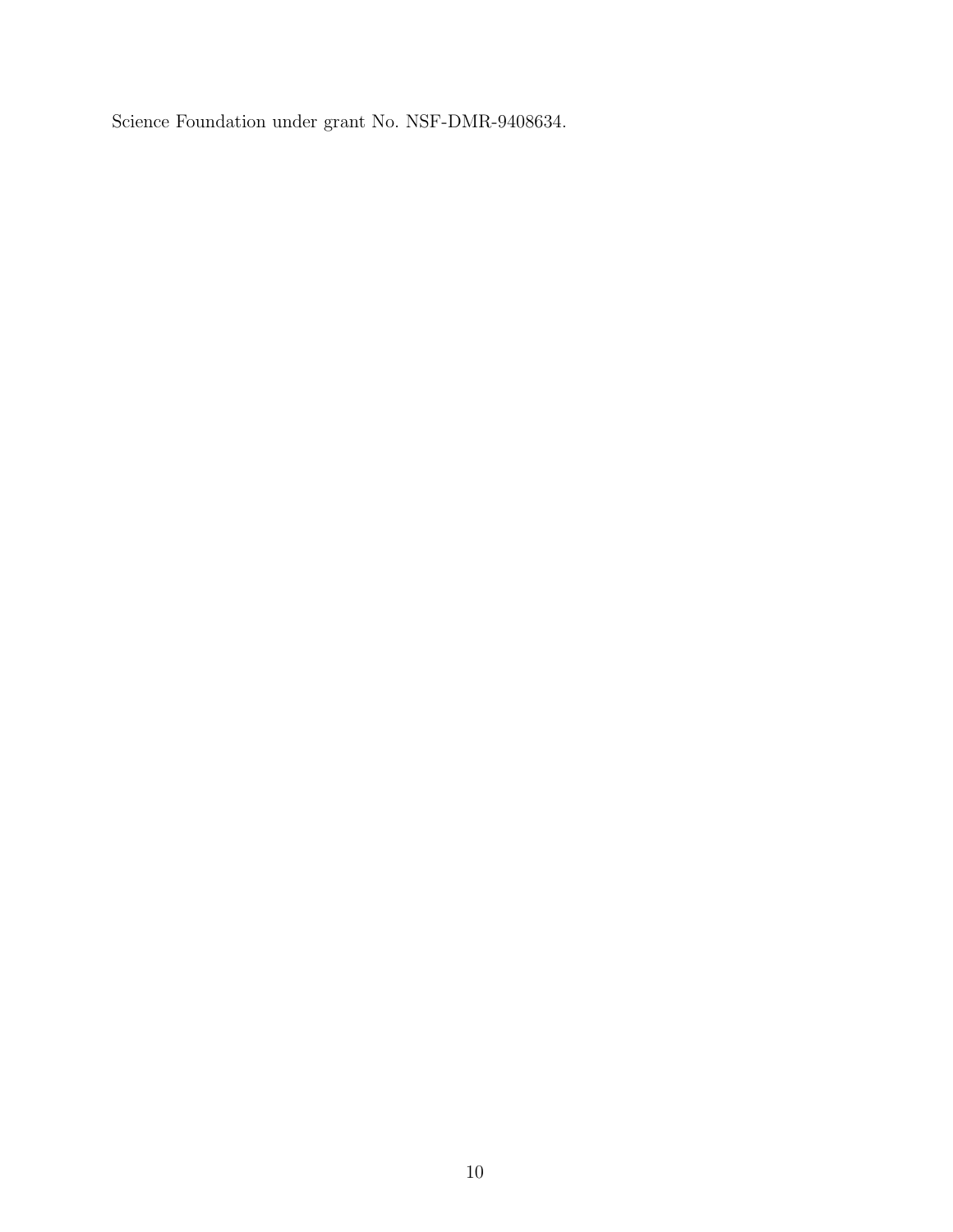## REFERENCES

- <span id="page-11-0"></span><sup>1</sup> W. Weber, Phys. Rev. B **15**, 4789 (1977).
- K. C. Rustagi and W. Weber, Solid State Commun. 18, 673 (1976).
- S. K. Yip and Y. C. Chang, Phys. Rev. B 30, 7037 (1984).
- L. Miglio and L. Colombo, Surf. Sci. 221, 486 (1989).
- M. Bernasconi, L. Colombo, L. Miglio, and G. Benedek, Phys. Rev. B 43, 14447 (1991).
- P. Santini, L. Miglio, G. Benedek, U. Harten, P. Ruggerone, and J. P. Toennies, Phys. Rev. B 42, 1942 (1990).
- G. Benedek and G. Onida, Phys. Rev. B 47, 16471 (1993).
- G. Onida and G. Benedek, Europhys. Lett. 18, 403 (1992).
- T. Azuhata, T. Sota, and K. Suzuki, J. Phys. Cond. Matter 7, 1949 (1995).
- K. Kunc and H. Bilz, Solid State Commun. 19, 1027 (1976).
- <sup>11</sup> Encyclopedia of Physics, edited by S. Flügge and L. Genzel, Light and Matter Id, Vol. XXV/2d (Springer-Verlag, Berlin, 1984).
- J. P. Walter and M. L. Cohen, Phys. Rev. B 4, 1877 (1971).
- D. J. Chadi, J. P. Walter, M. L. Cohen, Y. Petroff, and M. Balkanski, Phys. Rev. B 5, 3058 (1972).
- J. R. Chelikowski and M. L. Cohen, Phys. Rev. B 14, 556 (1976).
- K. Kunc, M. Balkanski, and M. A. Nusimovici, Phys. Stat. Solidi B 71, 341 (1975).
- J. M. Rowe, R. M. Nicklow, D. L. Price, and K. Zanio, Phys. Rev. B 10, 671 (1974).
- D. N. Talwar and M. Vandevyer, J. Appl. Phys.  $56$ ,  $1601$  (1984).
- N. Vagelatos, D. Wehe, and J. S. King, J. Chem. Phys. 60, 3613 (1974).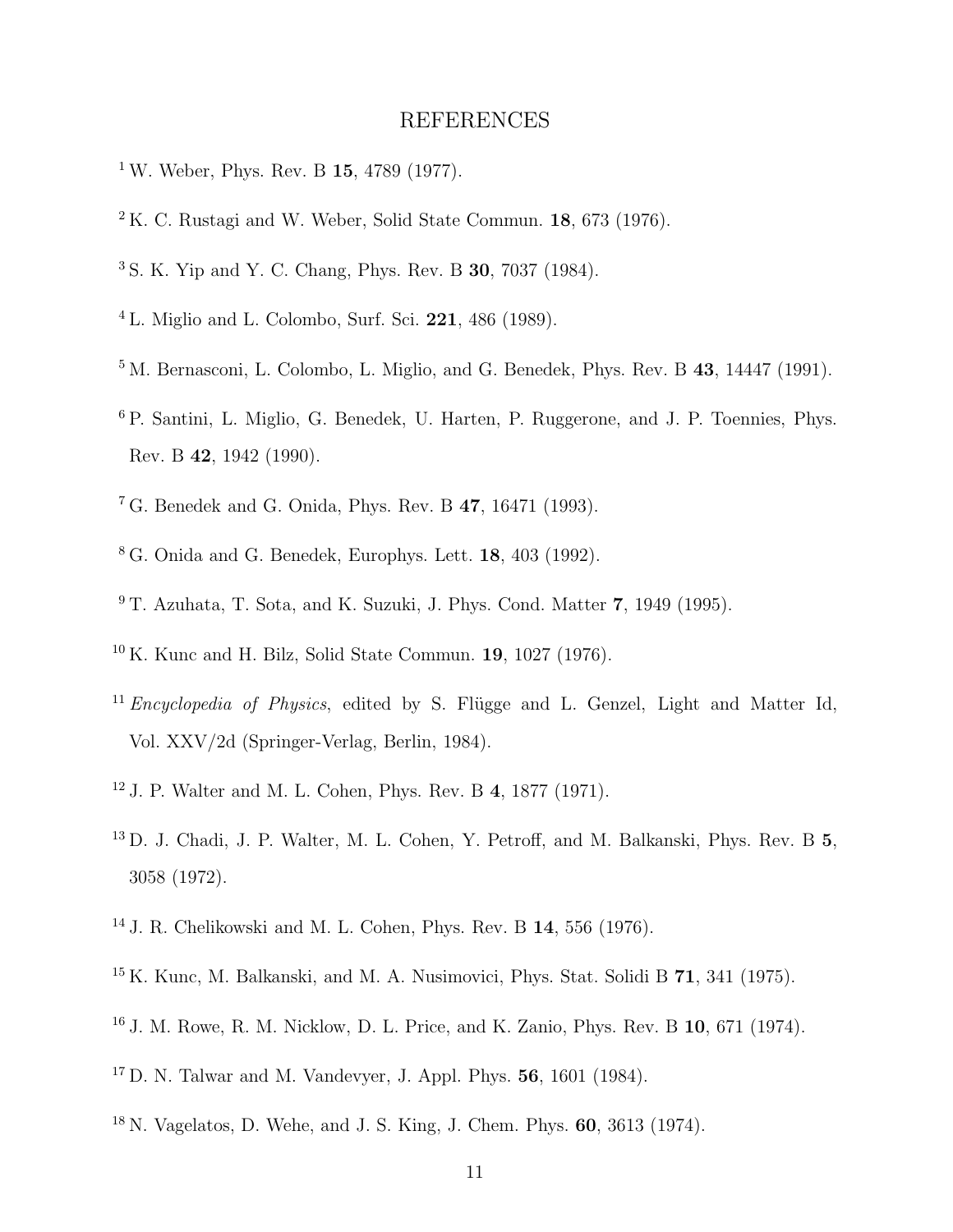- <span id="page-12-0"></span>A. D. Corso, S. Baroni, and R. Resta, Phys. Rev. B 47, 3588 (1993).
- P. N. Keating, Phys. Rev. 145, 637 (1966).
- There are a couple of misprints in Ref. [3.](#page-11-0)
- A. A. Maradudin, E. W. Montroll, C. H. Wiess, and I. P. Ipatova, Theory of Lattice Dynamics in Harmonic Approximation, 2nd ed. (Academic, New York,1971).
- B. Hennion, F. Moussa, G. Pepy, and K. Kunc, Phys. Lett. **36**A, 376 (1971).
- B. H. Lee, J. Appl. Phys. 41, 2988 (1970).
- M. L. Bansal, A. P. Roy, and A. Ingale, Phys. Rev. B 42, 1234 (1990).
- J. Baars and F. Sorger, Solid State Commun. 10, 875 (1972).
- M. Grynberg, R. Le Toullec, and M. Balkanski, Phys. Rev. B 9, 517 (1974).
- H. Kepa, T. Giebultowicz, B. Buras, B. Lebech and K. Clausen, Phys. Scr. 25, 807 (1982).
- A. M. Witowski and M. Grynberg, Phys. Stat. Solidi B 100, 389 (1980).
- <sup>30</sup> P. J. Ford, A. J. Miller, G. A. Saunders, Y. K. Yoğurtcu, J. K. Furdyna, and M. Jaczynski, J. Phys. C 15, 657 (1982).
- J. P. Walter and M. L. Cohen, Phys. Rev. B 2, 1821 (1970).
- S. Einfeldt, F. Goschenhofer, C. R. Becker, and G. Landwehr, Phys. Rev. B 51, 4915 (1995).
- K. Kunc, M. Balkanski, and M. A. Nusimovici, Phys. Stat. Solidi B 72, 229 (1975).
- D. Berlincourt, H. Jaffe, and L. R. Shiozawa, Phys. Rev.  $129$ ,  $1009$  (1963).
- R. I. Cottam and G. A. Saunders, J. Phys. Chem. Solids **36**, 187 (1975).
- J. L. T. Waugh and G. Dolling, Phys. Rev. 132, 2410 (1963).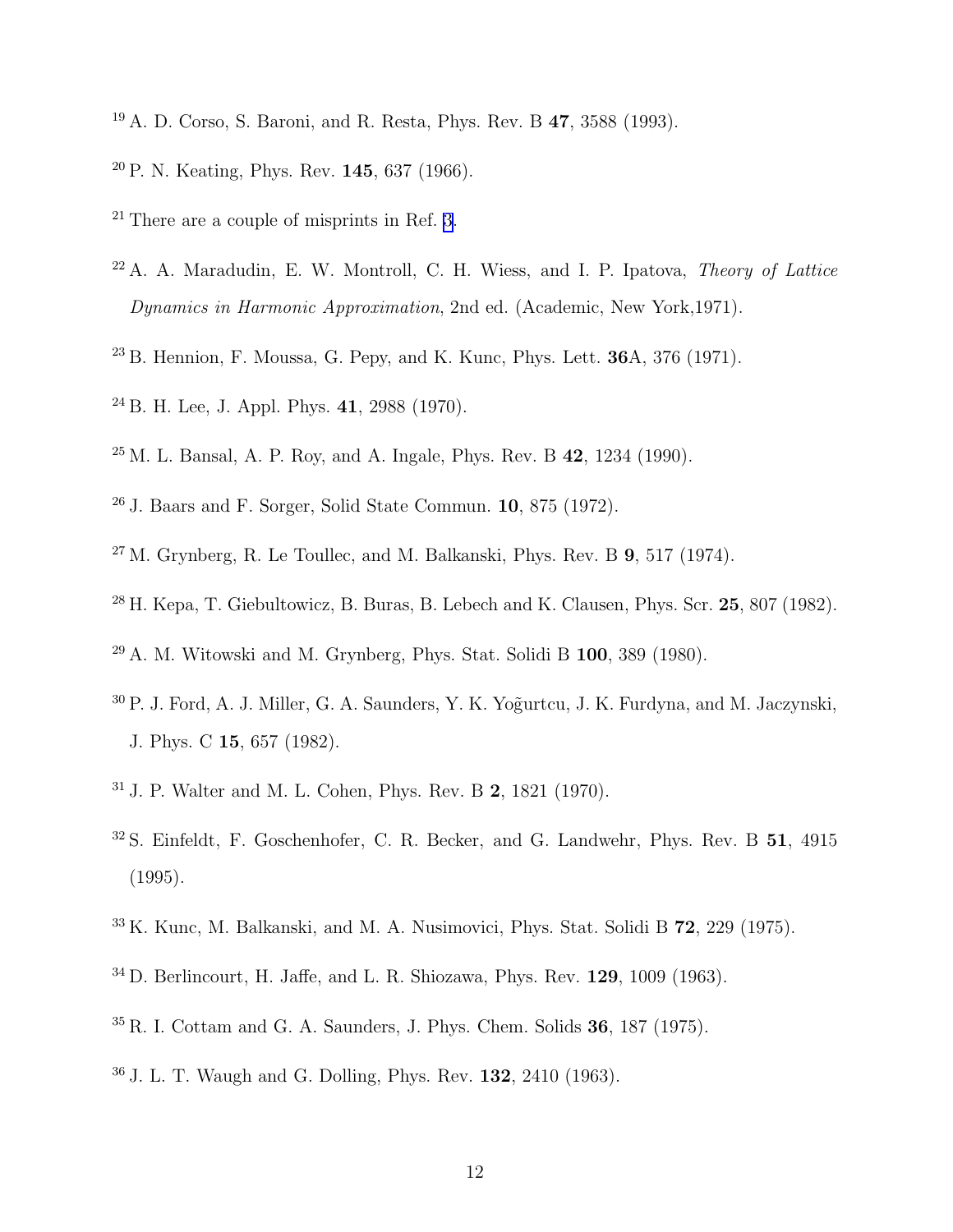- <span id="page-13-0"></span>D. L. Price, J. M. Rowe, and R. M. Nicklow, Phys. Rev. B 3, 1268 (1971).
- J. C. Irwin and J. Lacombe, J. Appl. Phys. 45, 567 (1974).
- J. A. Birch, J. Phys. C 8, 2043 (1975).
- J. G. Collins, G. K. White, J. A. Birch, and T. F. Smith, J. Phys. C 13, 1649 (1980).
- D. N. Talwar and M. Vanevyver, J. Appl. Phys. 56, 2541 (1984).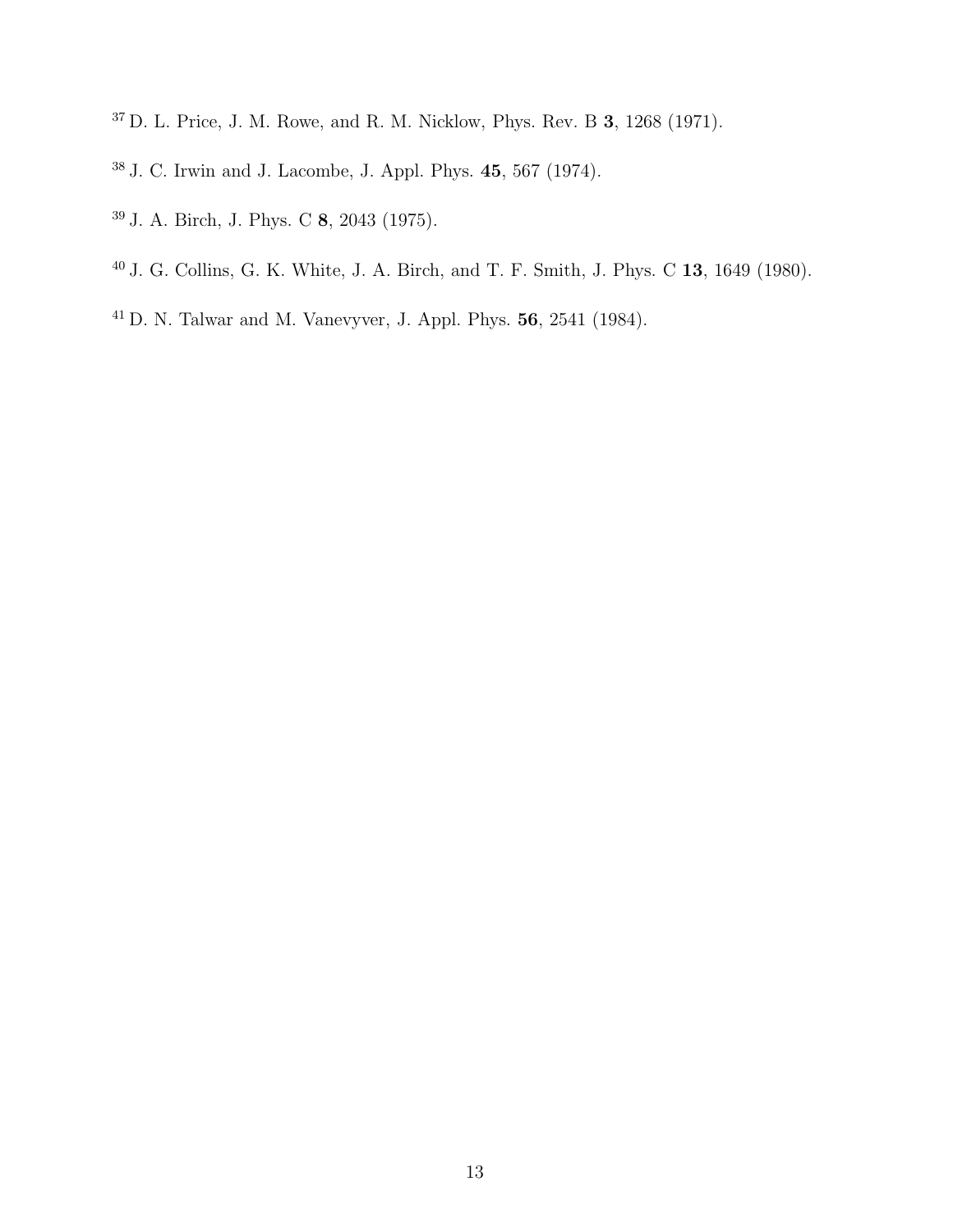## FIGURES

FIG. 1. Calculated phonon dispersion curves for CdTe, ZnS, ZnTe, ZnSe, HgTe, HgSe, GaAs, and InSb. The BCM Parameters for GaAs and InSb were taken from Ref. [3.](#page-11-0) Empty circles indicate neutron scattering data taken from Refs. [16](#page-11-0) (CdTe), [18](#page-11-0) (ZnS and ZnTe), [23](#page-12-0) (ZnSe), [28](#page-12-0) (HgSe and HgTe), [36](#page-12-0) (GaAs), and [37](#page-12-0) (InSb).

FIG. 2. Phonon density of states for II-VI compounds calculated using the root sampling method. The fine structure on the curves is an artifact of the numerical method.

FIG. 3. Log C vs log T plots for the calculated and measured specific heats of several II-VI materials. The experimental data is taken from Refs. [38](#page-13-0)–[41.](#page-13-0)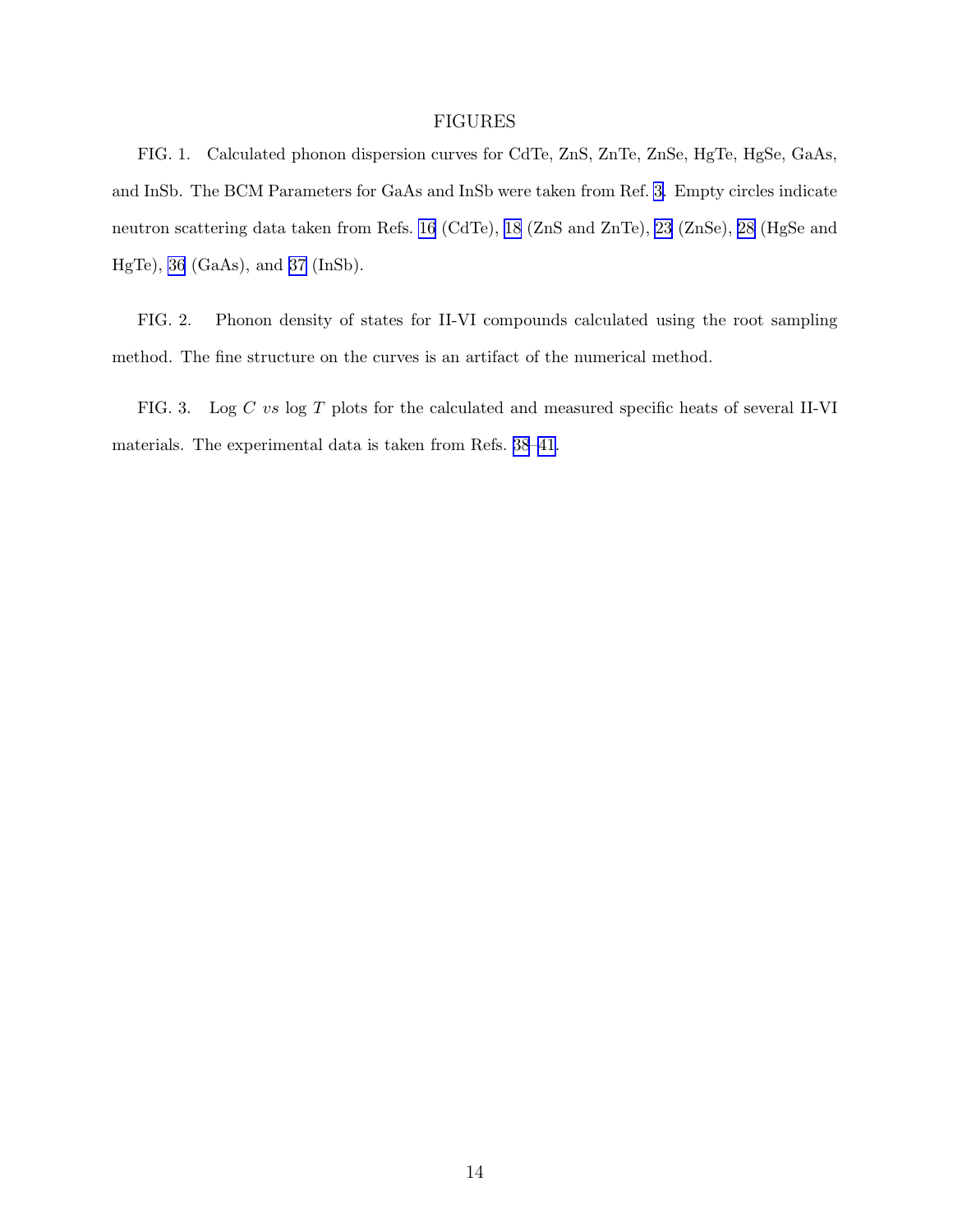## TABLES

TABLE I. BCM parameters for group IV elements, III-V and II-VI compounds. Force constants are in units of  $e^2/v_a$ , where  $v_a$  is the unit-cell volume.

|                               | $\phi''_{ii}/3$ | $\phi_1''/3$ | $\phi_2''/3$ | $B_1$    | B <sub>2</sub> | $Z^2/\epsilon$ | $Z^{\rm c}$ |
|-------------------------------|-----------------|--------------|--------------|----------|----------------|----------------|-------------|
| Si <sup>a</sup>               | 6.21            | 6.47         | 6.47         | 8.60     | 8.60           | 0.1800         | 1.47        |
| $\rm{Ge}^a$                   | 6.61            | 5.71         | 5.71         | 8.40     | 8.40           | 0.1620         | 1.61        |
| $\alpha\text{-Sn}^\mathrm{a}$ | 7.43            | 5.59         | 5.59         | 7.80     | 7.800          | 0.163          | 1.98        |
|                               |                 |              |              |          |                |                |             |
| AlAs <sup>b</sup>             | 5.80            | $2.27\,$     | 15.48        | $5.79\,$ | $8.54\,$       | 0.1800         | $1.21\,$    |
| GaP <sup>b</sup>              | 6.04            | $2.4\,$      | 17.91        | $5.20\,$ | $10.0\,$       | 0.2030         | 1.36        |
| $\rm GaAs^b$                  | 6.16            | $2.36\,$     | 16.05        | $5.36\,$ | 8.24           | 0.1870         | 1.43        |
| GaSb <sup>b</sup>             | 6.77            | $2.37\,$     | $13.10\,$    | $6.28\,$ | 7.08           | 0.1600         | $1.52\,$    |
| InP <sup>b</sup>              | 7.16            | $2.95\,$     | $21.62\,$    | $3.43\,$ | $8.37\,$       | 0.2490         | $1.55\,$    |
| $InAs^b$                      | $7.31\,$        | 2.64         | 17.86        | $3.99\,$ | 7.30           | 0.2100         | 1.60        |
| InSb <sup>b</sup>             | 7.47            | $2.33\,$     | 14.09        | $4.56\,$ | $6.24\,$       | 0.1720         | 1.64        |
|                               |                 |              |              |          |                |                |             |
| ZnS                           | 5.74            | 0.79         | 29.90        | 0.83     | 15.40          | 0.2130         | $1.05\,$    |
| ZnSe                          | $5.01\,$        | 1.19         | 22.82        | $1.21\,$ | $15.65\,$      | 0.1790         | $1.03\,$    |
| ZnTe                          | $5.51\,$        | 1.06         | 22.93        | 1.07     | 17.00          | 0.1800         | $1.05\,$    |
| CdTe                          | 6.85            | 0.77         | 23.34        | $0.39\,$ | 15.44          | 0.1830         | $1.15\,$    |
| HgSe                          | 5.32            | 0.15         | 14.01        | $0.35\,$ | 17.50          | 0.1095         | $\rm 0.91$  |
| HgTe                          | 6.46            | $\,0.081\,$  | 13.46        | $1.08\,$ | 15.60          | 0.1062         | 1.03        |

<sup>a</sup>Parameters from Ref. [1](#page-11-0).

<sup>b</sup>Parameters from Ref. [3.](#page-11-0)

 $c_{\epsilon_{\infty}}$  for HgSe from Ref. [32,](#page-12-0) for HgTe from Ref. [27](#page-12-0) and for the rest of the materials from Ref. [33](#page-12-0).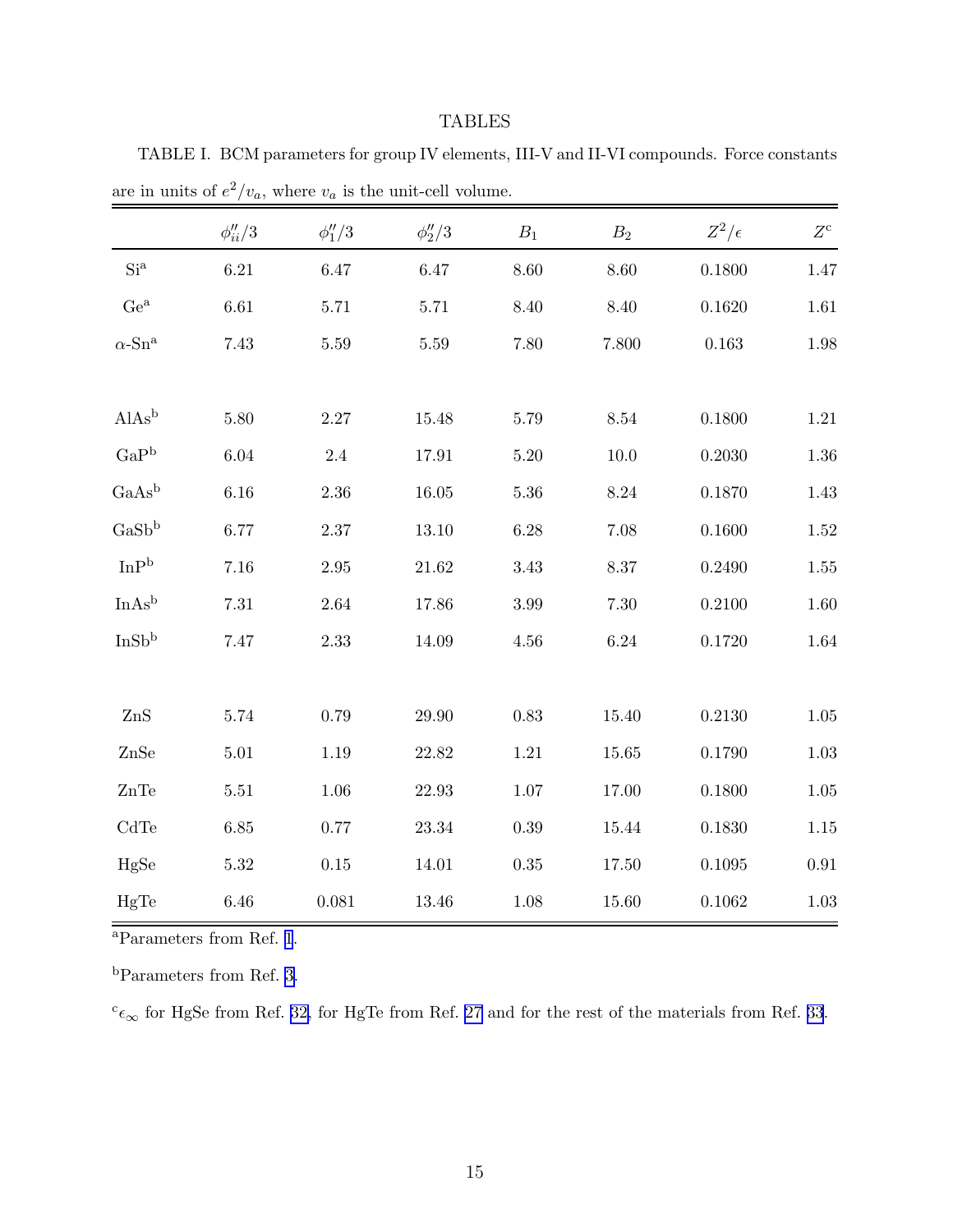|                             | $c_{11}$      | $c_{12}$    | $C_{44}$     |
|-----------------------------|---------------|-------------|--------------|
| $\mathbf{ZnS}^{\mathrm{a}}$ | 10.907(10.46) | 6.498(6.53) | 4.678(4.61)  |
| $\rm ZnSe^b$                | 8.996(8.59)   | 5.064(5.06) | 4.056(4.06)  |
| $\rm ZnTe^a$                | 7.138(7.13)   | 4.233(4.07) | 3.122(3.12)  |
| CdTe <sup>a</sup>           | 5.675(5.35)   | 4.073(3.68) | 2.047(1.994) |
| HgSe <sup>c</sup>           | 6.218(6.22)   | 4.647(4.64) | 2.262(2.27)  |
| HgTe <sup>d</sup>           | 5.631(5.631)  | 3.785(3.66) | 2.123(2.123) |

TABLE II. Theoretical and measured values (in parantheses) for the elastic constants in units of  $10^{11}$  dynes/cm<sup>2</sup>.

<sup>a</sup>Measured values from Ref. [34](#page-12-0).

<sup>b</sup>Measured values from Ref. [24.](#page-12-0)

<sup>c</sup>Measured values from Ref. [30.](#page-12-0)

<sup>d</sup>Measured values from Ref. [35.](#page-12-0)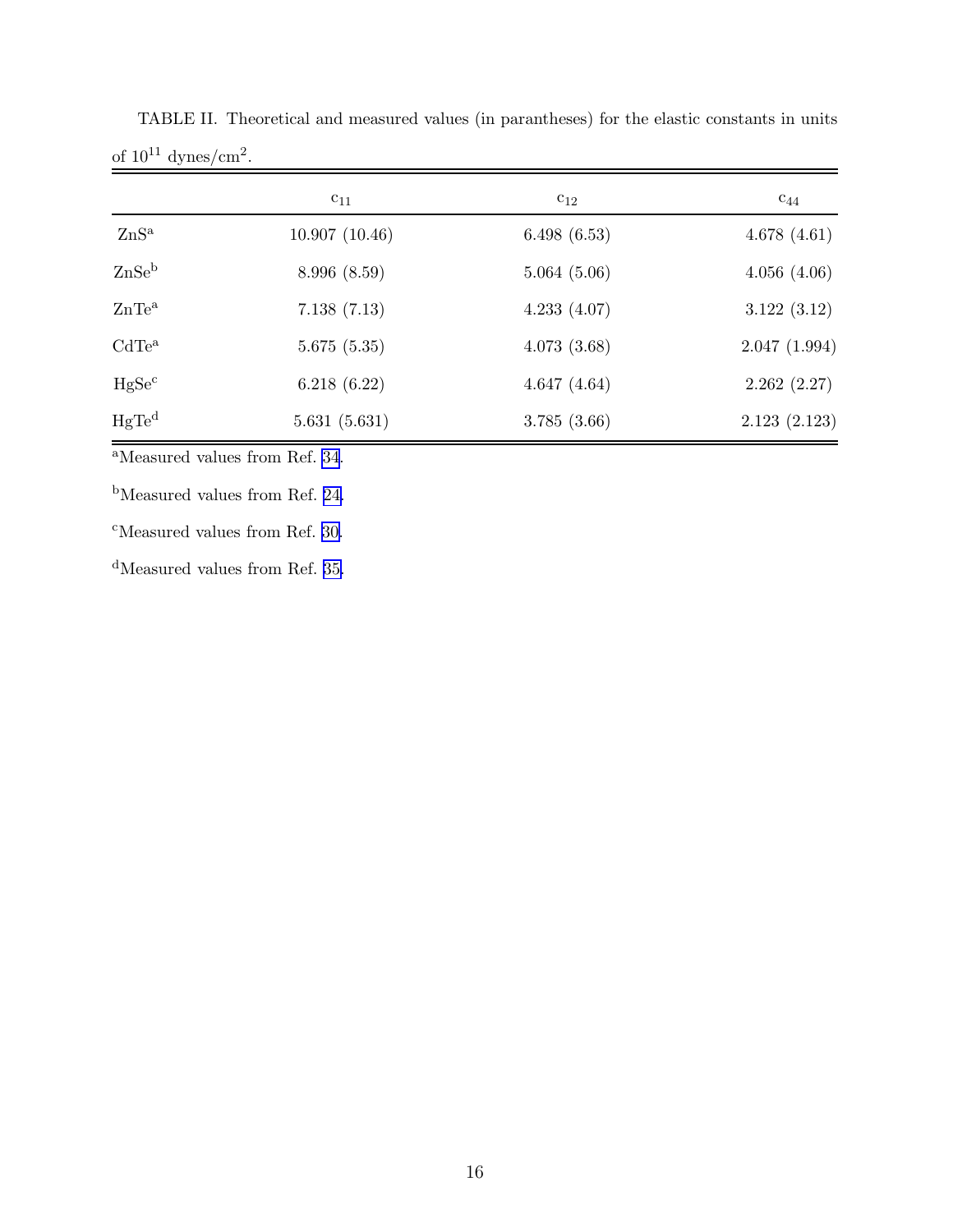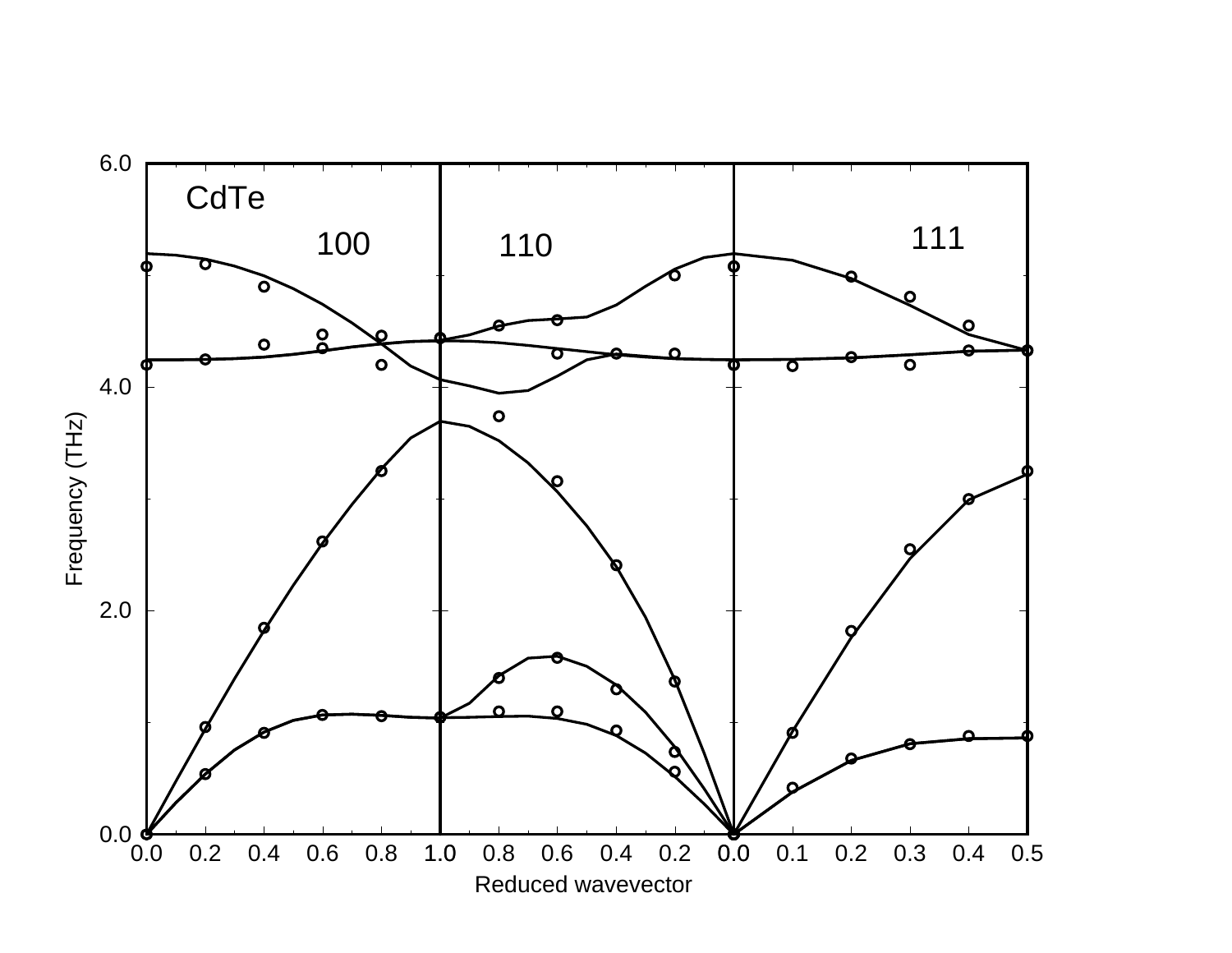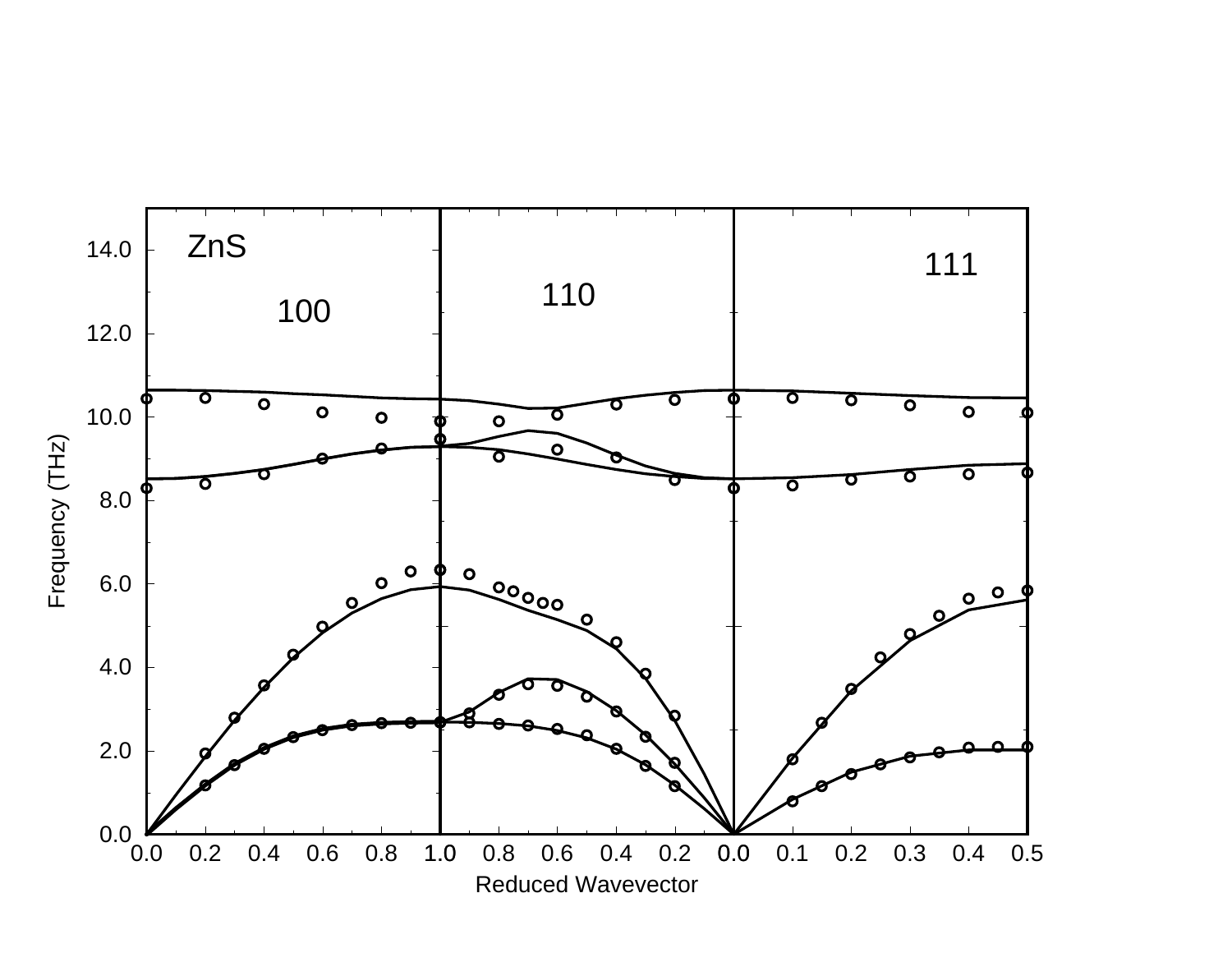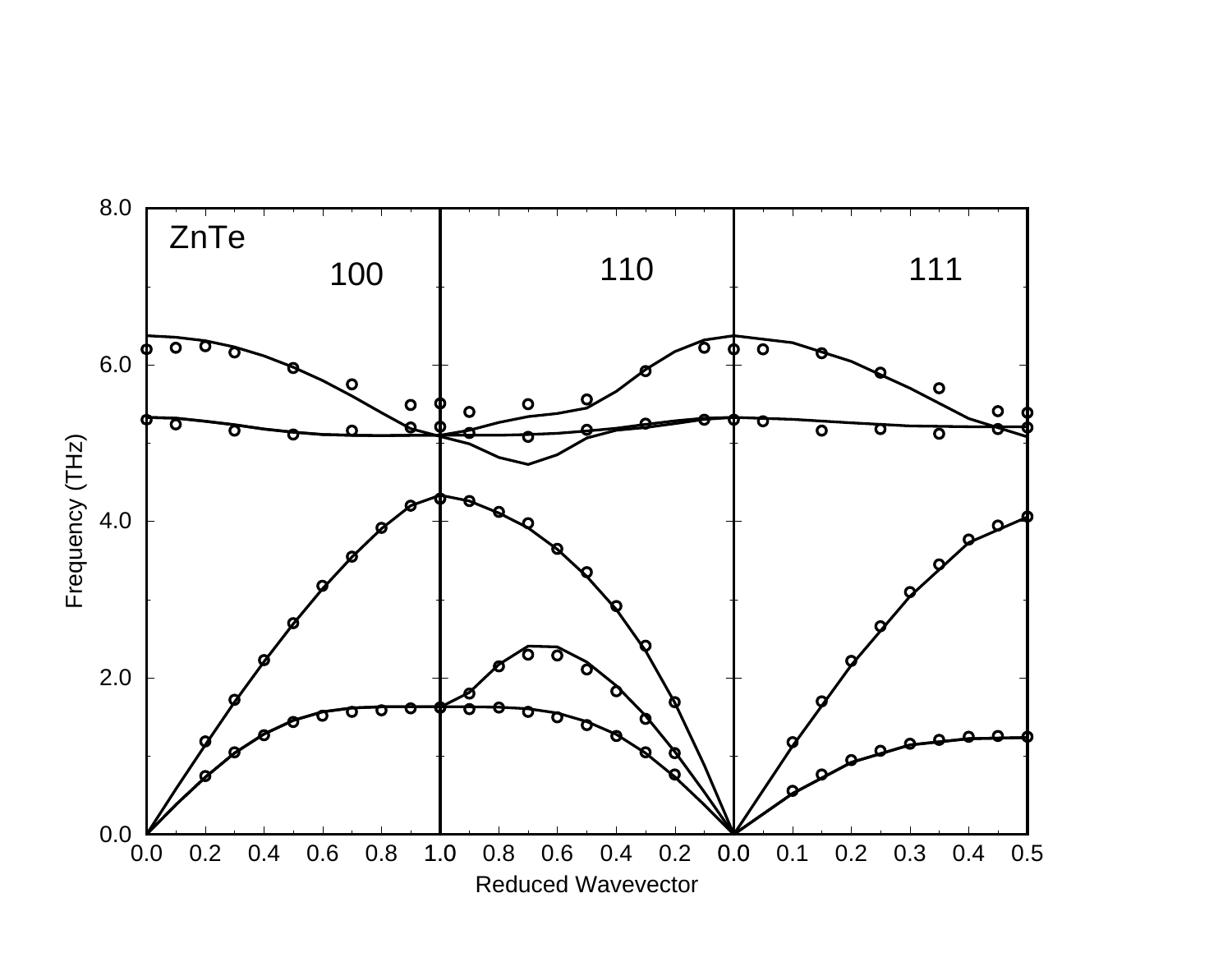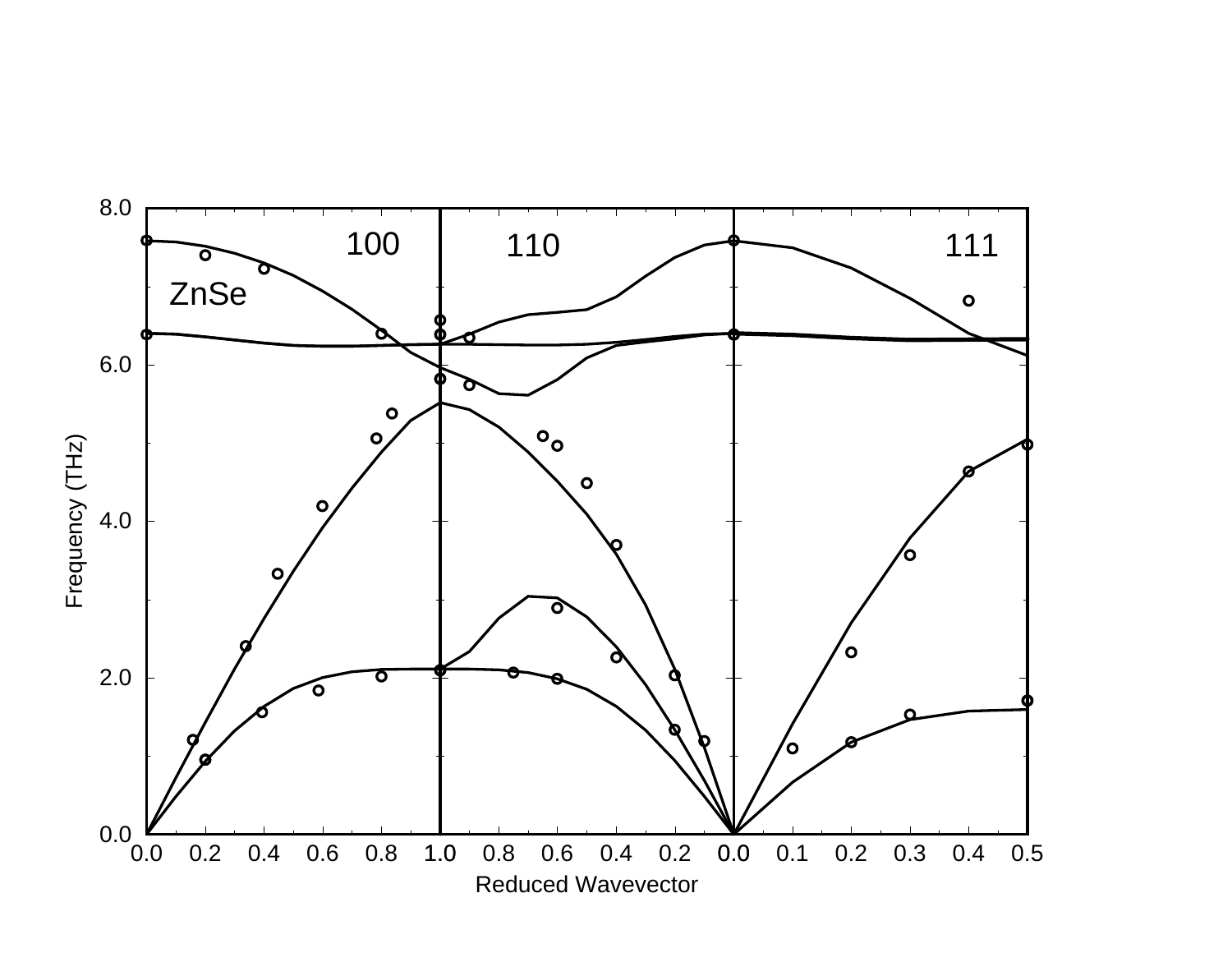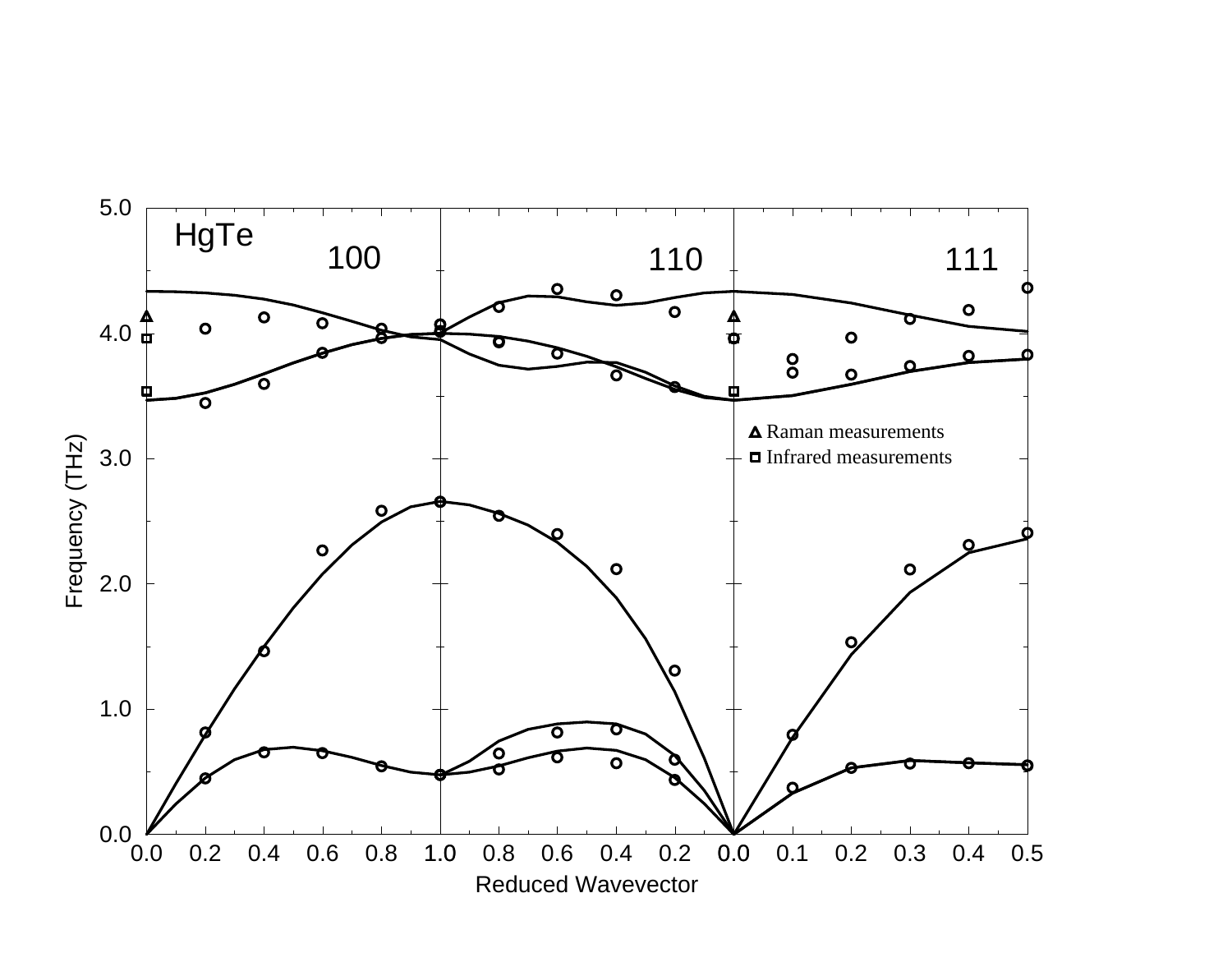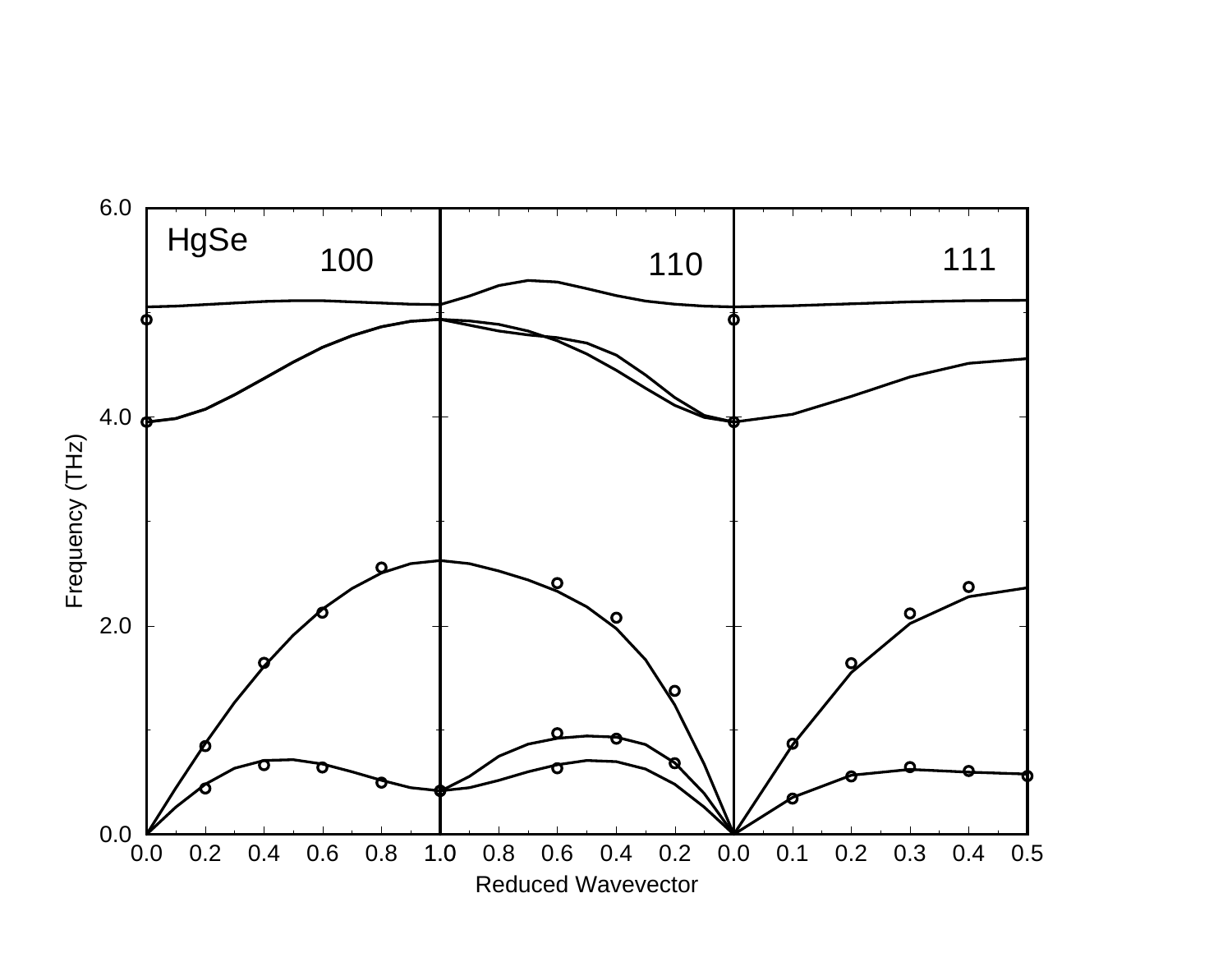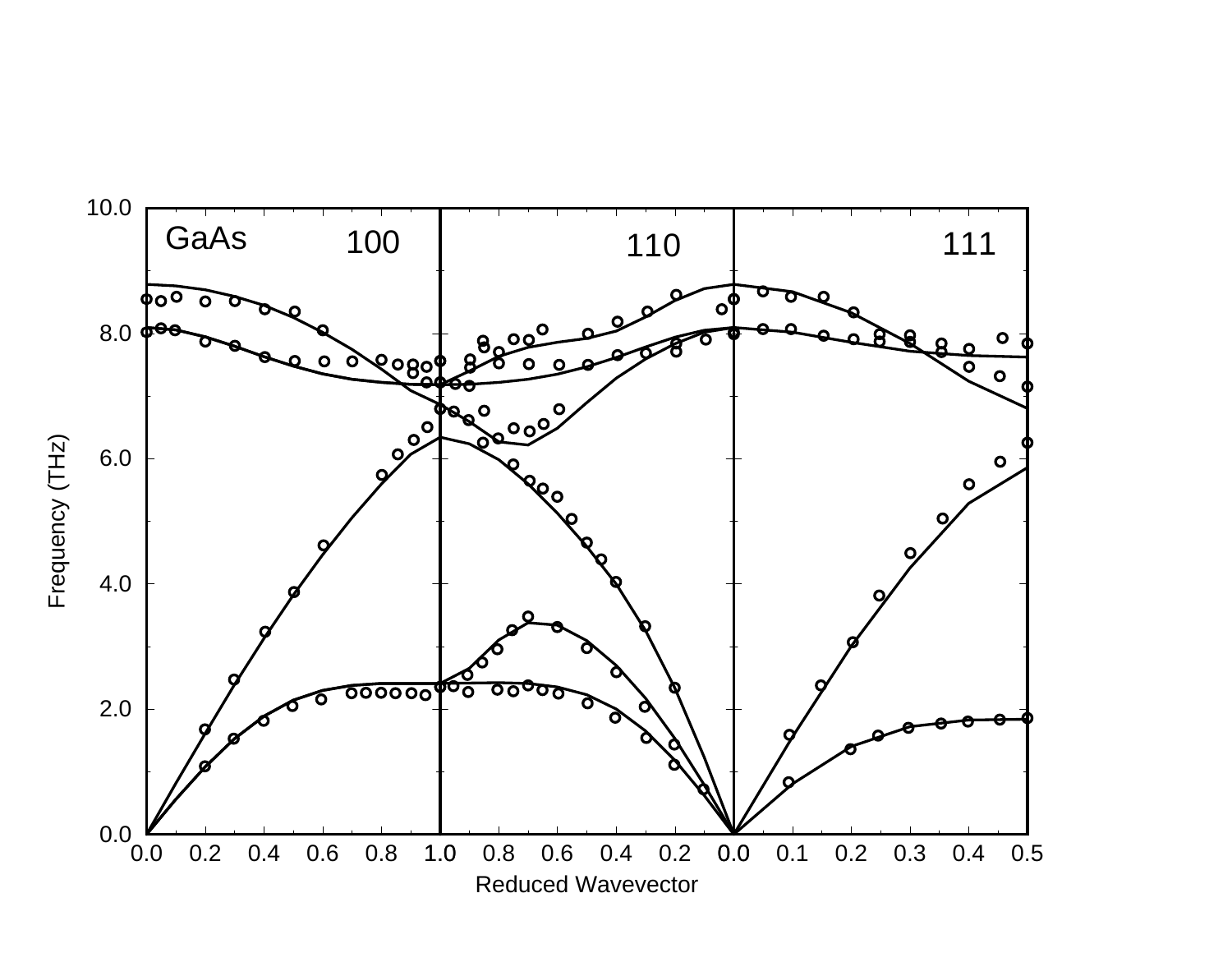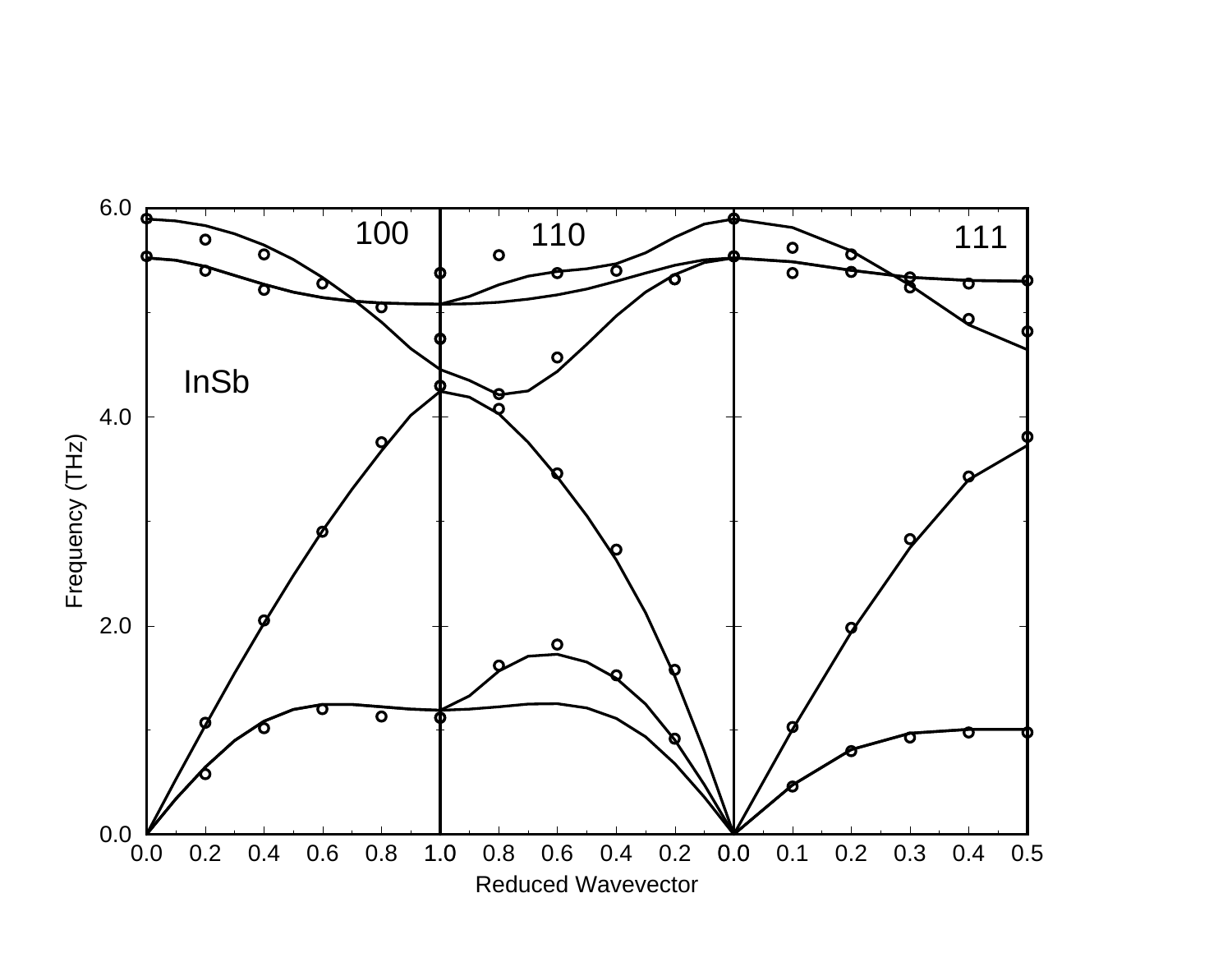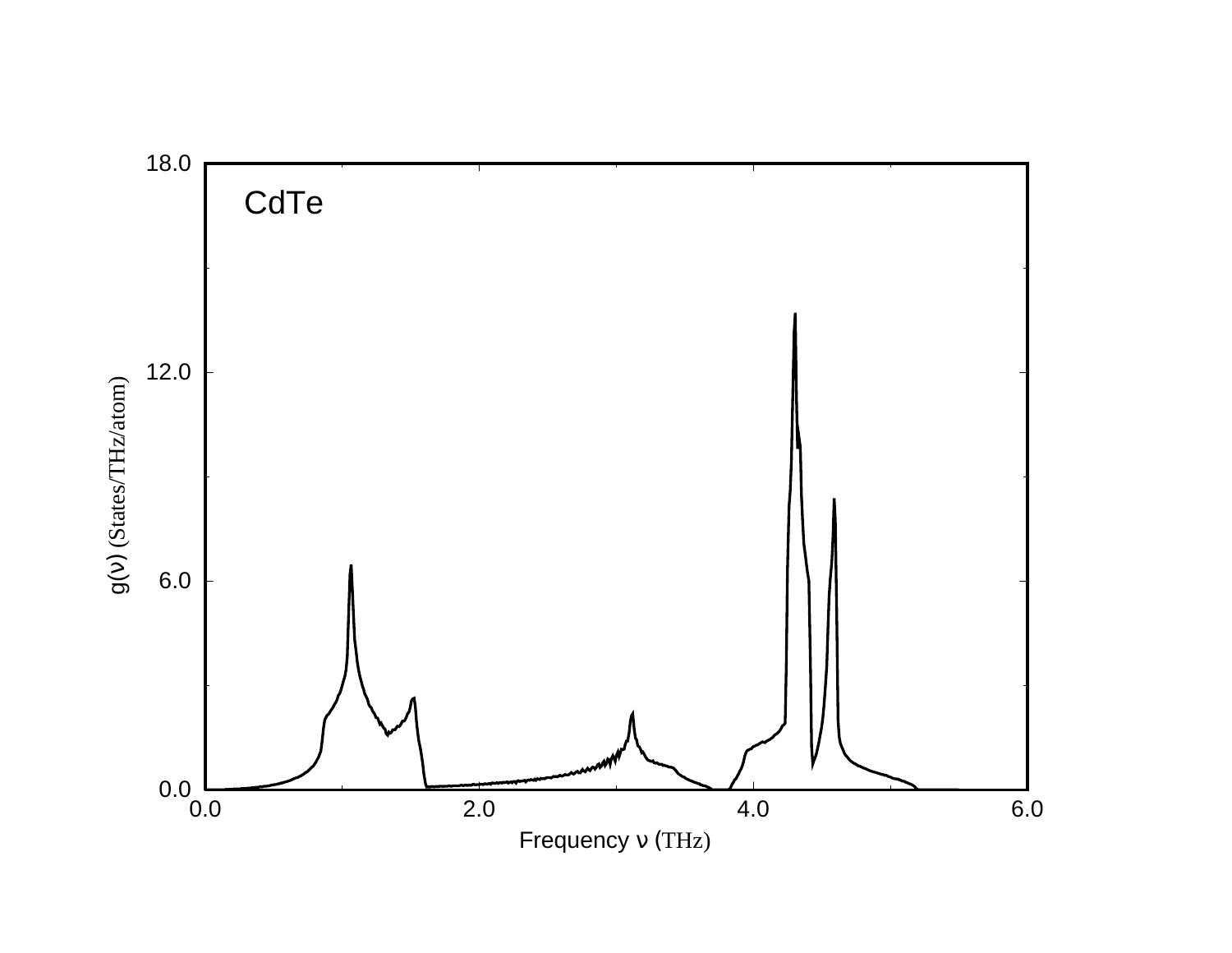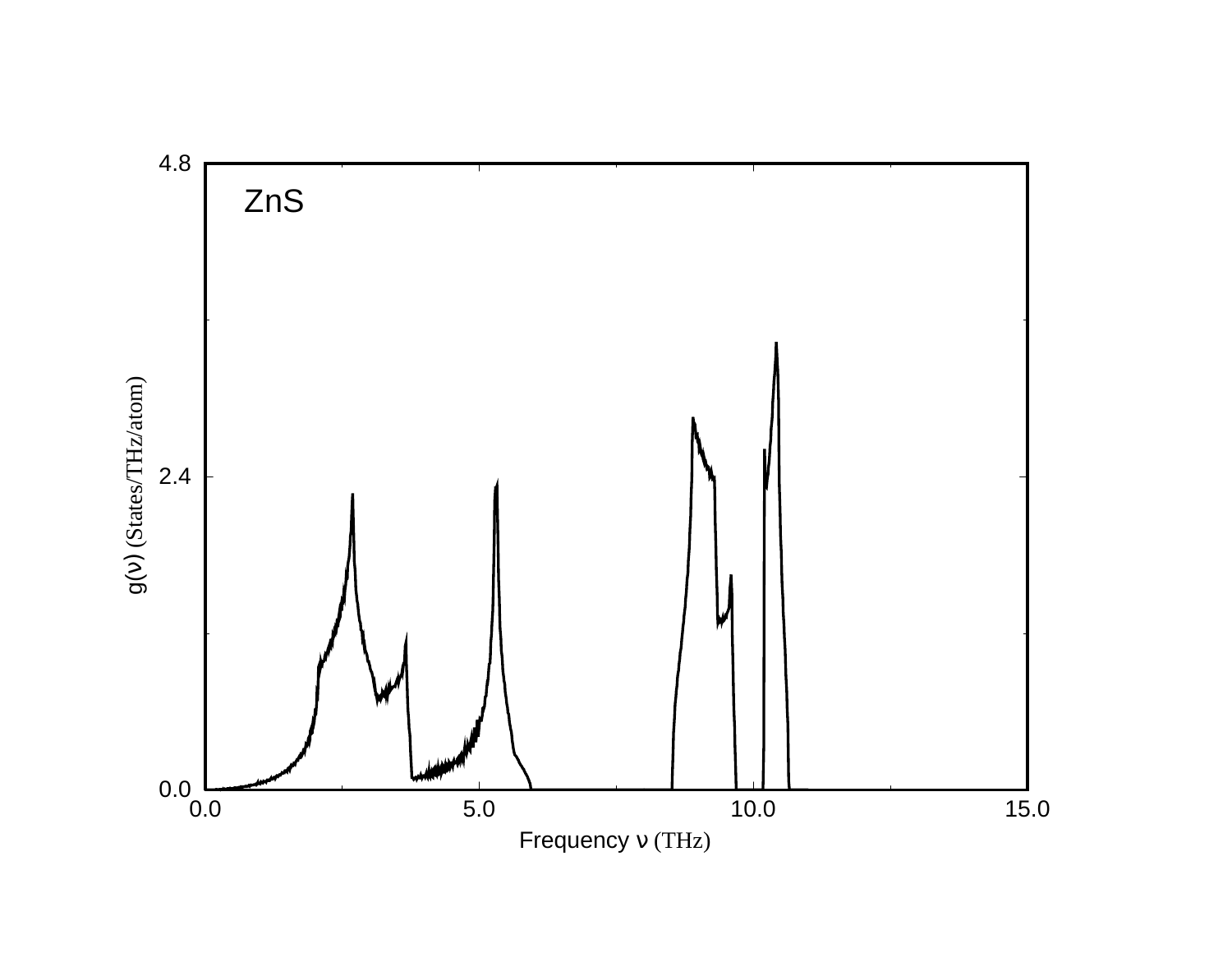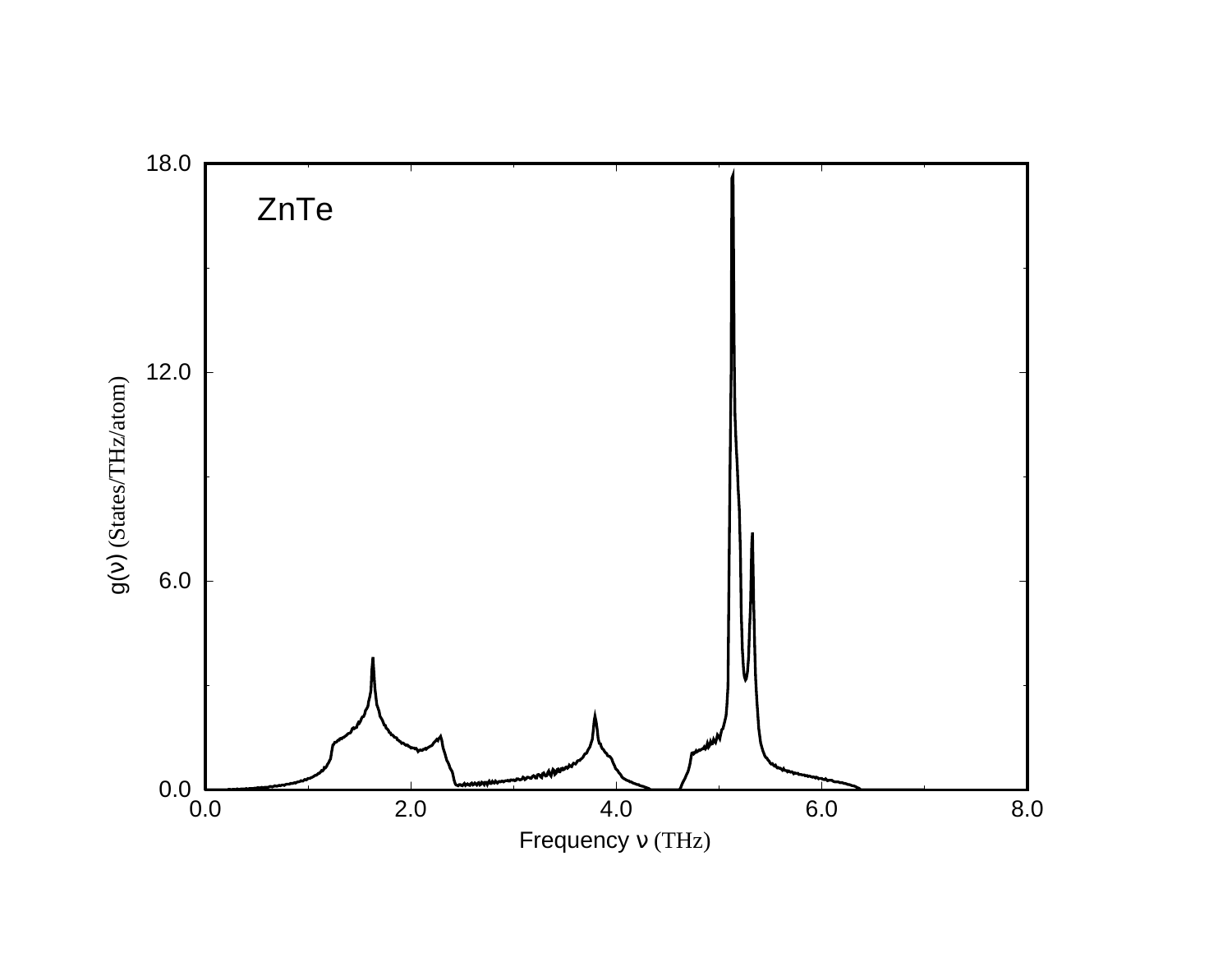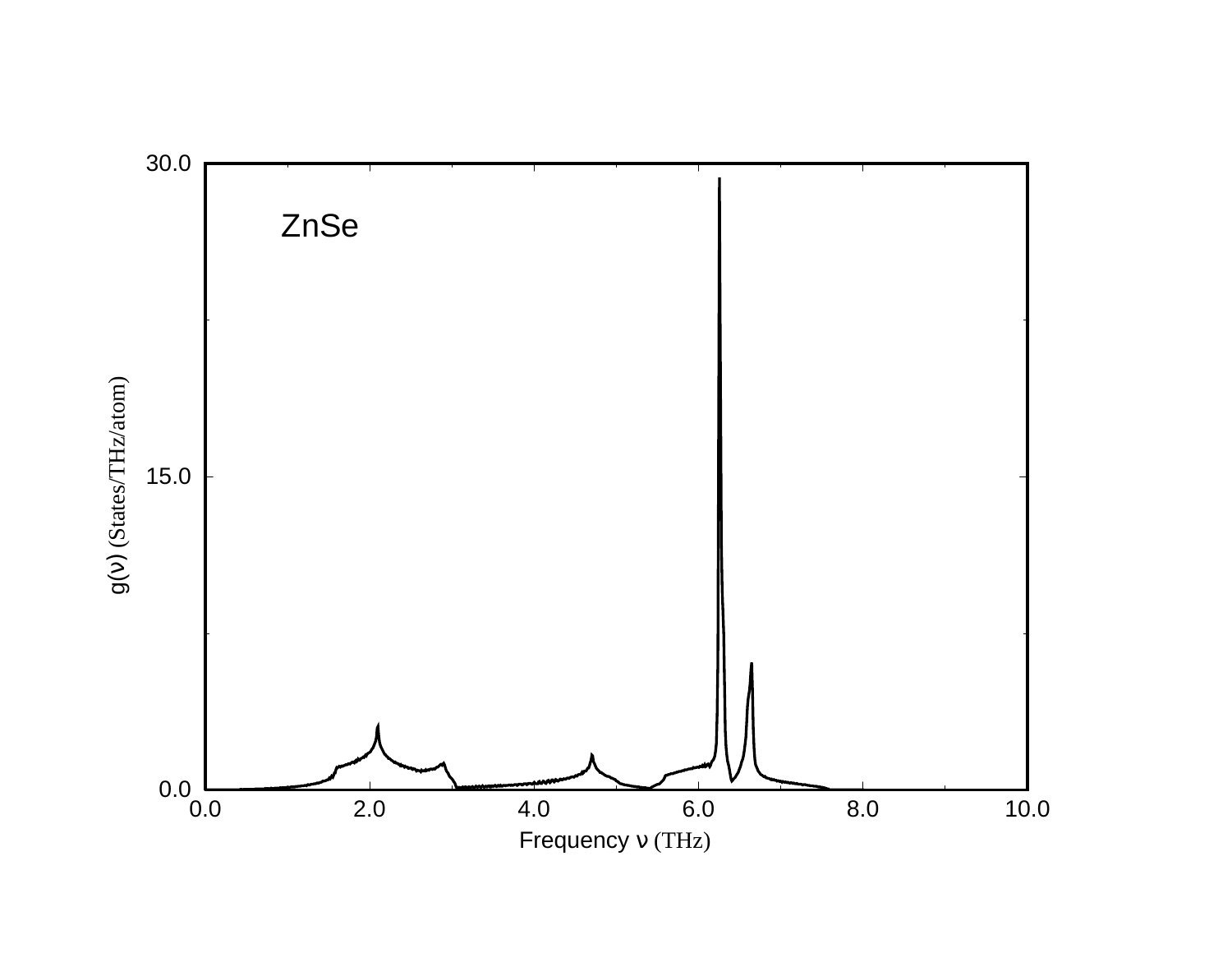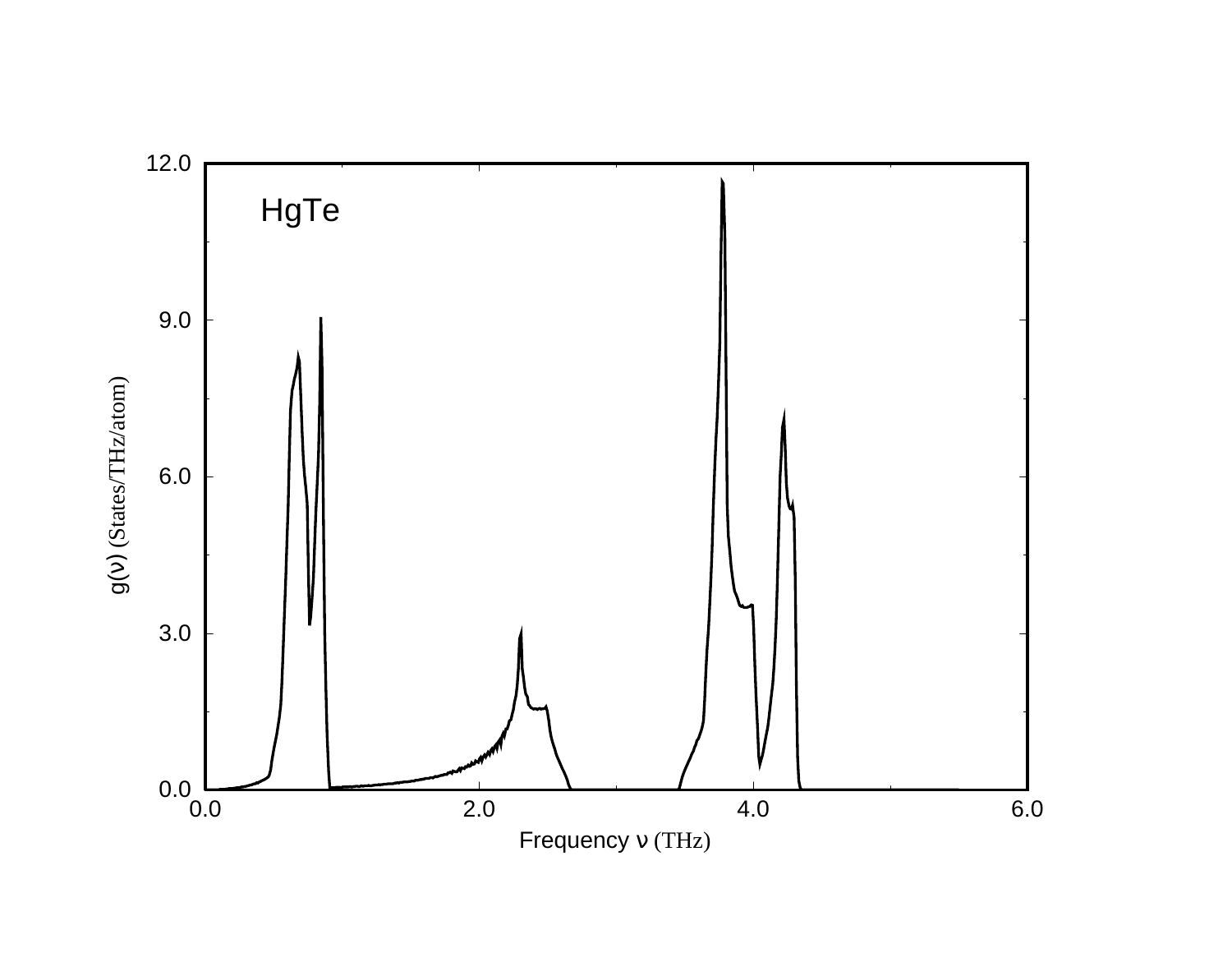